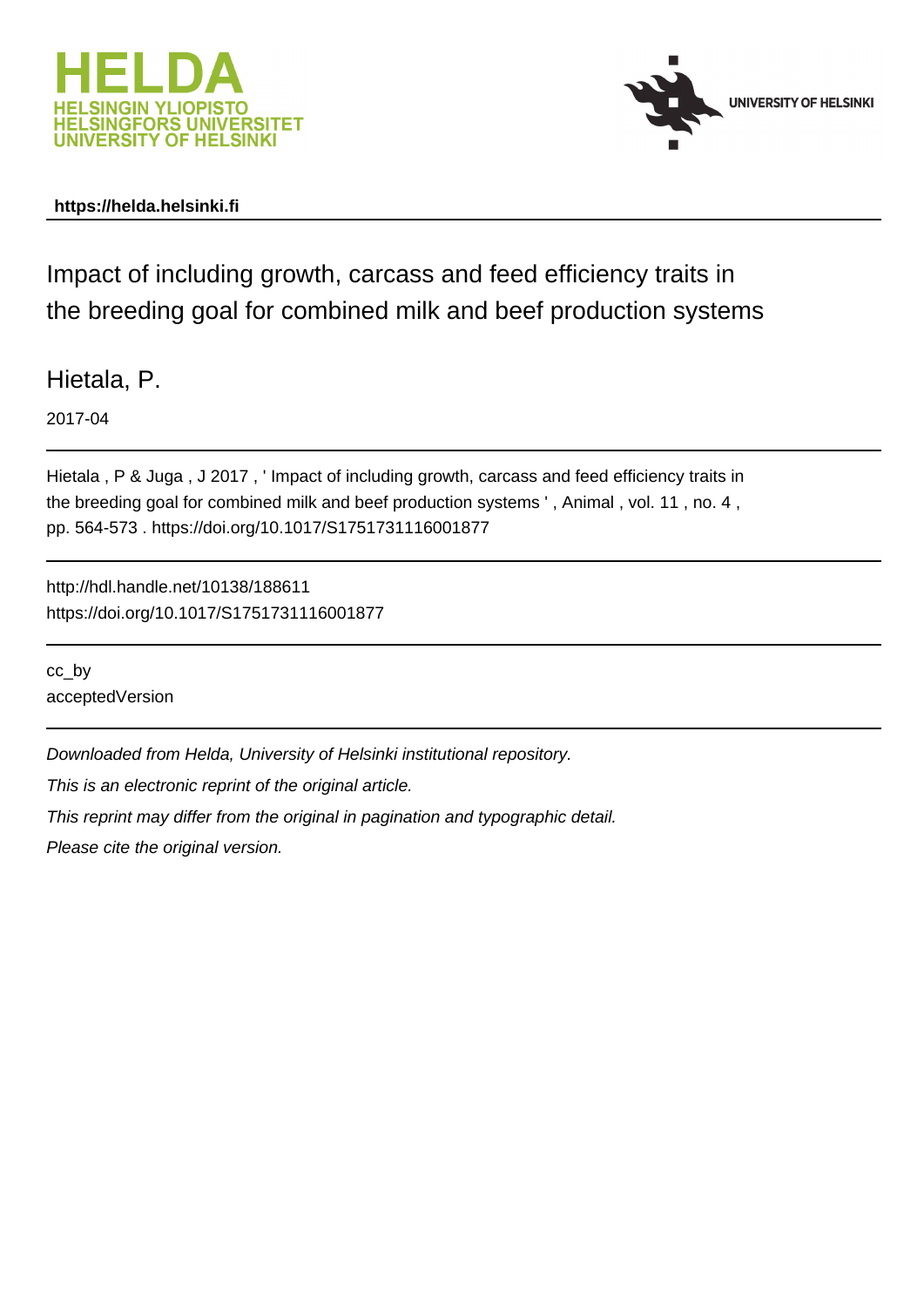**Impact of including growth, carcass and feed efficiency traits in the breeding goal for combined milk and beef production systems**

P. Hietala<sup>1</sup> and J. Juga<sup>1</sup>

*<sup>1</sup>Department of Agricultural Sciences, University of Helsinki, P.O. Box 28, FI-00014* 

#### *Helsinki, Finland*

Corresponding author: Pauliina Hietala. E-mail: [pauliina.hietala@helsinki.fi](mailto:pauliina.hietala@helsinki.fi)

#### **Abstract**

Improving feed efficiency in dairy cattle could result in more profitable and environmentally sustainable dairy production through lowering feed costs and emissions from dairy farming. In addition, beef production based on dairy herds generates fewer greenhouse gas emissions per unit of meat output than beef production from suckler cow systems. Different scenarios were used to assess the profitability of adding traits, excluded from the current selection index for Finnish Ayrshire, to the breeding goal for combined dairy and beef production systems. The additional breeding goal traits were growth traits (average daily gain of animals in the fattening and rearing periods), carcass traits (fat covering, fleshiness and dressing percentage), mature live weight of cows (LW), and residual feed intake (RFI) traits. A breeding scheme was modeled for Finnish Ayrshire under the current market situation in Finland using the deterministic simulation software ZPLAN+. With the economic values derived for the current production system, the inclusion of growth and carcass traits, while preventing LW increase generated the highest improvement in the discounted profit of the breeding program (3.7%), followed by the scenario where all additional traits were included simultaneously (5.1%). The use of a selection index that included growth and carcass traits excluding LW, increased the profit (0.8%), but reduced the benefits resulted from breeding for beef traits together with LW. A moderate decrease in the profit of the breeding program was obtained when adding only LW to the breeding goal (-3.1%), whereas, adding only RFI traits to the breeding goal resulted in a minor increase in the profit (1.4%). Including beef traits with LW in the breeding goal showed to be the most potential option to improve the profitability of the combined dairy and beef production systems and would also enable a higher rate of self-sufficiency in beef. When considering feed efficiency related traits, the inclusion of LW traits in the breeding goal that includes growth and carcass traits could be more profitable than the inclusion of RFI, because the marginal costs of measuring LW can be expected to be lower than for RFI and it is readily available for selection*.* In addition, before RFI can be implemented as a breeding objective, the genetic correlations between RFI and other breeding goal traits estimated for the studied population as well as information on the most suitable indicator traits for RFI are needed to assess more carefully the consequences of selecting for RFI.

**Keywords:** dairy cattle, breeding program design, feed efficiency, beef production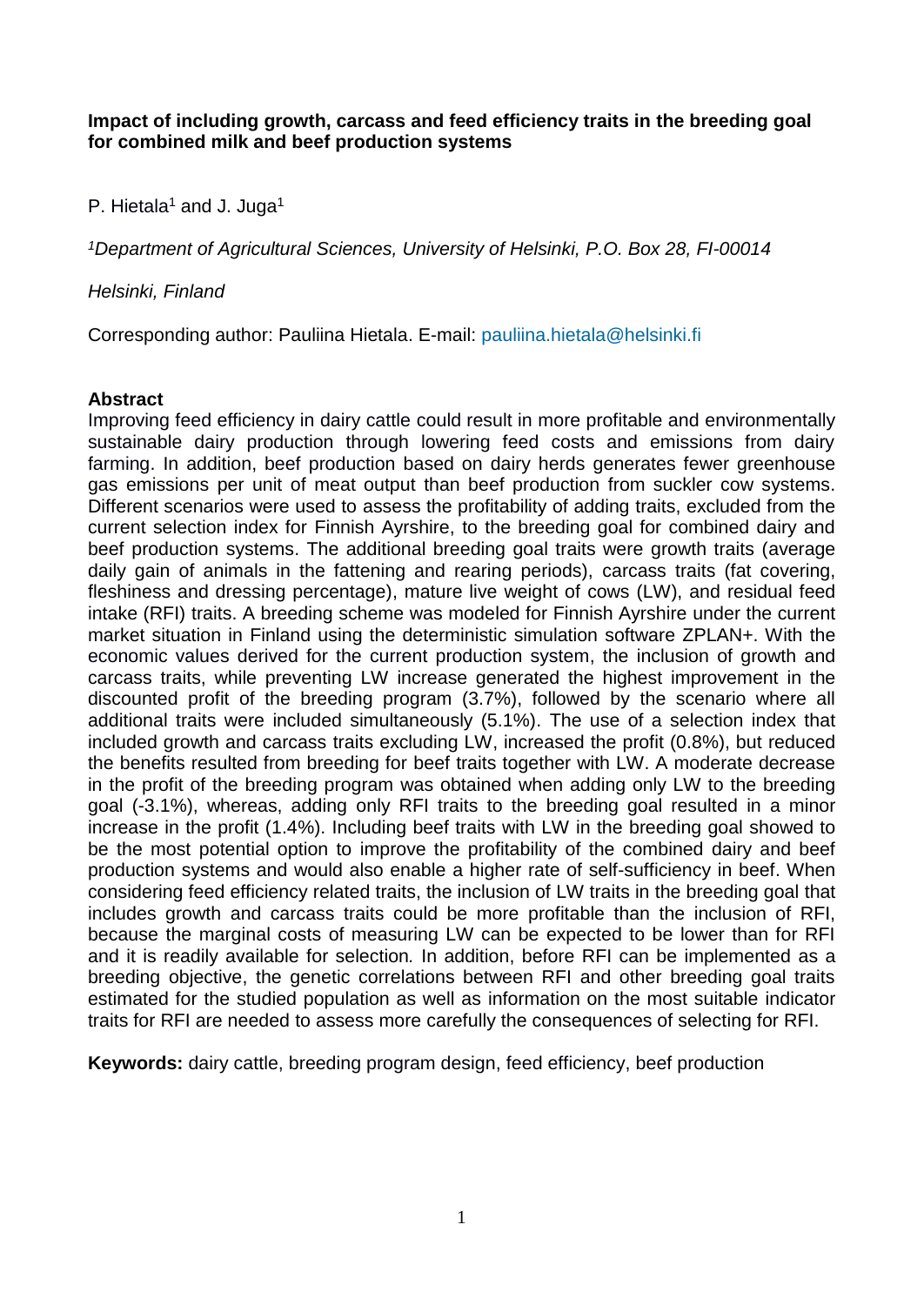## **Implications**

Breeding for feed efficiency in dairy cattle offers an opportunity for more profitable and environmentally sustainable dairy production through reducing feed costs and emissions from dairy farming. In addition, beef production based on dairy herds generates fewer emissions per unit meat than beef production from suckler cow systems. To enable more sustainable and profitable production of both milk and beef, the economic effects of including feed efficiency and beef traits in the breeding goal for dairy cattle were assessed considering combined milk and beef production systems under the economic conditions in Finland.

## **Introduction**

National self-sufficiency in livestock products constitutes an important role in safeguarding future food security. Currently, Finland is self-sufficient in milk (Statistic Finland, 2016). However, as a result of a declined number of dairy cows and a low profitability of beef production, current production is not sufficient to meet the domestic demand in beef (Statistic Finland, 2016). Dairy breeds are the major source of beef production in all Nordic countries (Åbo *et al.*, 2014). In Finland, approximately 80% of produced beef is originated from dairy operations (Niemi and Ahlstedt, 2013).

The income for dairy farmers from beef has been generally low reducing the motivation to improve the beef production potential of dairy herds in Finland. Therefore, and because the dairy cattle industry has traditionally concentrated on improving the profitability of milk production, selection pressure on beef production traits has been weak or nonexisting in the Nordic dairy cattle breeding programs for the last decades. For example, beef traits are not included in the current Nordic Total Merit (**NTM**)

index (Kargo *et al*., 2014) for Nordic Red dairy cattle (**RDC**). However, given that beef production based on dairy herds seems to be more profitable under the economic conditions in Finland (Karhula and Kässi, 2010; Hietala *et al*., 2014b) and produces fewer greenhouse gas (**GHG**) emissions per unit of meat (e.g. Nguyen *et al*., 2010; Gerber *et al*., 2013) compared with beef production from suckler cow systems, the intensification of beef production from dairy herds could be the most promising option to increase the level of self-sufficiency in beef.

Feed costs are a major determinant of profitability in dairy production, and thus improving feed utilization in dairy cattle is an important breeding objective for the dairy industry. In addition, an improvement of feed efficiency could play an important role in reducing GHG emissions per output and improving the resource use efficiency in livestock production to meet increasing global demand for food (Berry and Crowley, 2013; Connor, 2015). So far, the use of feed efficiency as a breeding objective for dairy cattle has been limited mostly due to lack of an accurate cost-efficient method of measuring feed efficiency in commercial dairy herds. Some countries have already introduced feed efficiency indexes based on indicator traits such as mature live weight of cows (**LW**) to reduce the maintenance costs of animals and select for improved gross feed efficiency (Pryce *et al*., 2014 and 2015). However, a selection index including body weight is unlikely to capture all of the genetic variation existing for feed efficiency (Pryce *et al*., 2014).

In the recent literature, one of the most commonly proposed selection criterion to account for the actual genetic variation in feed efficiency has been residual feed intake (**RFI**), which is defined as a difference between the animal's actual feed intake and predicted feed intake, the prediction usually based on a model accounting for energy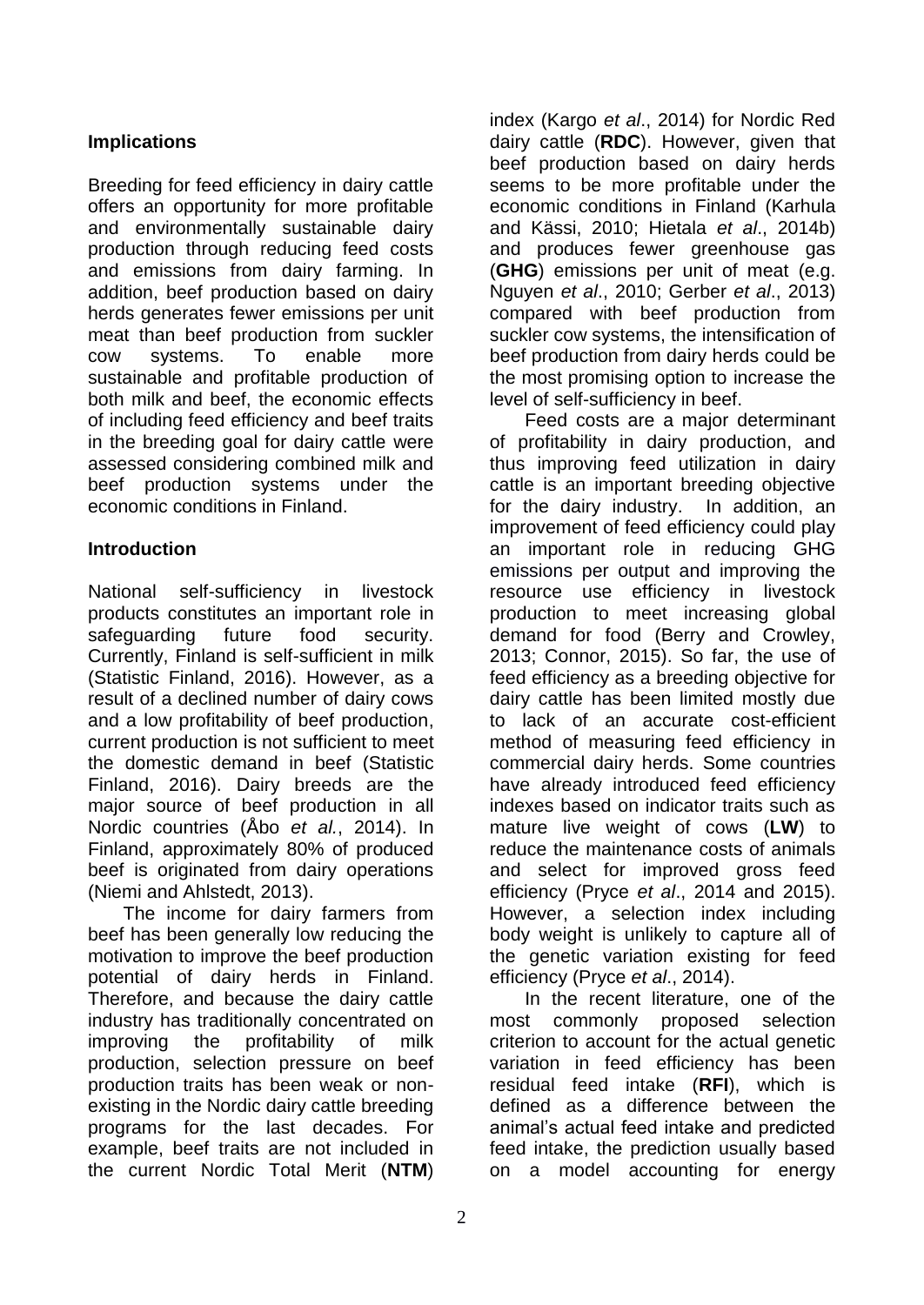requirements for maintenance and production during a specific period (Koch *et al.*, 1963; Connor, 2015). Because of the relationship between RFI and dry matter intake, selection for lower RFI in dairy cattle has the potential to reduce milk and beef production costs as well as GHG emissions from the three major sources of dairy farming: feed production, enteric methane, and manure outputs (Connor, 2015). RFI is already implemented as a part of the 'feed saved' breeding value in Australia (Pryce *et al*., 2015) and can be expected to become more popular as a selection objective also in other countries in the near future. However, Connor (2015) recently pointed out several challenges that need to be accounted for before including RFI in dairy cattle total merit indexes such as lack of accurate estimates for the genetic correlations between RFI and other breeding goal traits as well as availability of a cost-efficient selection method for RFI. The use of genomic selection and correlated indicator traits, such as RFI predicted from mid-infrared (**MIR**) spectrum (McParland *et al.*, 2014), rumen activity and different measures based on feed, feces and urine samples (Egger-Danner *et al*., 2015), have been proposed to be the most promising selection methods for RFI (Egger-Danner *et al.*, 2015).

To enable more sustainable and profitable production of both milk and beef, the inclusion of feed efficiency and beef traits in the future breeding goal for dairy cattle should be considered. Therefore, the main aim of this study was to assess economic benefits of including growth together with carcass traits and feed efficiency in the breeding goal for a combined dairy and beef production system. In this simulation study, the model parameters defined for Finnish Ayrshire (**FAy**) under the economic conditions in Finland were applied. The economic effects of including feed efficiency in the breeding goal were

studied by selecting for LW with production traits (improving gross feed efficiency) and for RFI traits.

## **Material and methods**

The inclusion of new traits in the breeding program was modeled using the software ZPLAN+ (Täubert *et al*., 2010). The deterministic simulation program ZPLAN+ enables modeling of complex breeding structures accounting for different biological, technical and economic parameters. In addition, this version of the program allows integration of both genomic and phenotypic information in a breeding program design.

#### *Population structure and selection paths*

The structure of the modeled breeding scheme (Figure 1) reflecting the current breeding scheme of FAy was intermediate in terms of the use of both genotyped young bulls and progeny tested bulls as bull sires. The population consisted of 300 000 milk recorded cows of which 4 000 cows with the highest estimated breeding values (**EBV**) based on family information were screened as bull dam candidates for producing 2 000 bull calves that would be genotyped per year. From the genotyped bull calves, the 200 with the highest genomic estimated breeding values (**GEBV**) were selected for progeny testing and 30% of milk recorded cows were mated with these young bulls. Each year, out of young bulls, 30 superior young bulls were selected based on their GEBVs for the use as bull and cow sires contributing 40% and 20% to the inseminations in bull and cow dams, respectively. In the scenarios, where RFI traits were included in the breeding goal, young bulls were tested for RFI and superior young bulls were selected based on their GEBVs including information on RFI measured in a test station. Lastly, ten proven bulls were selected per year when their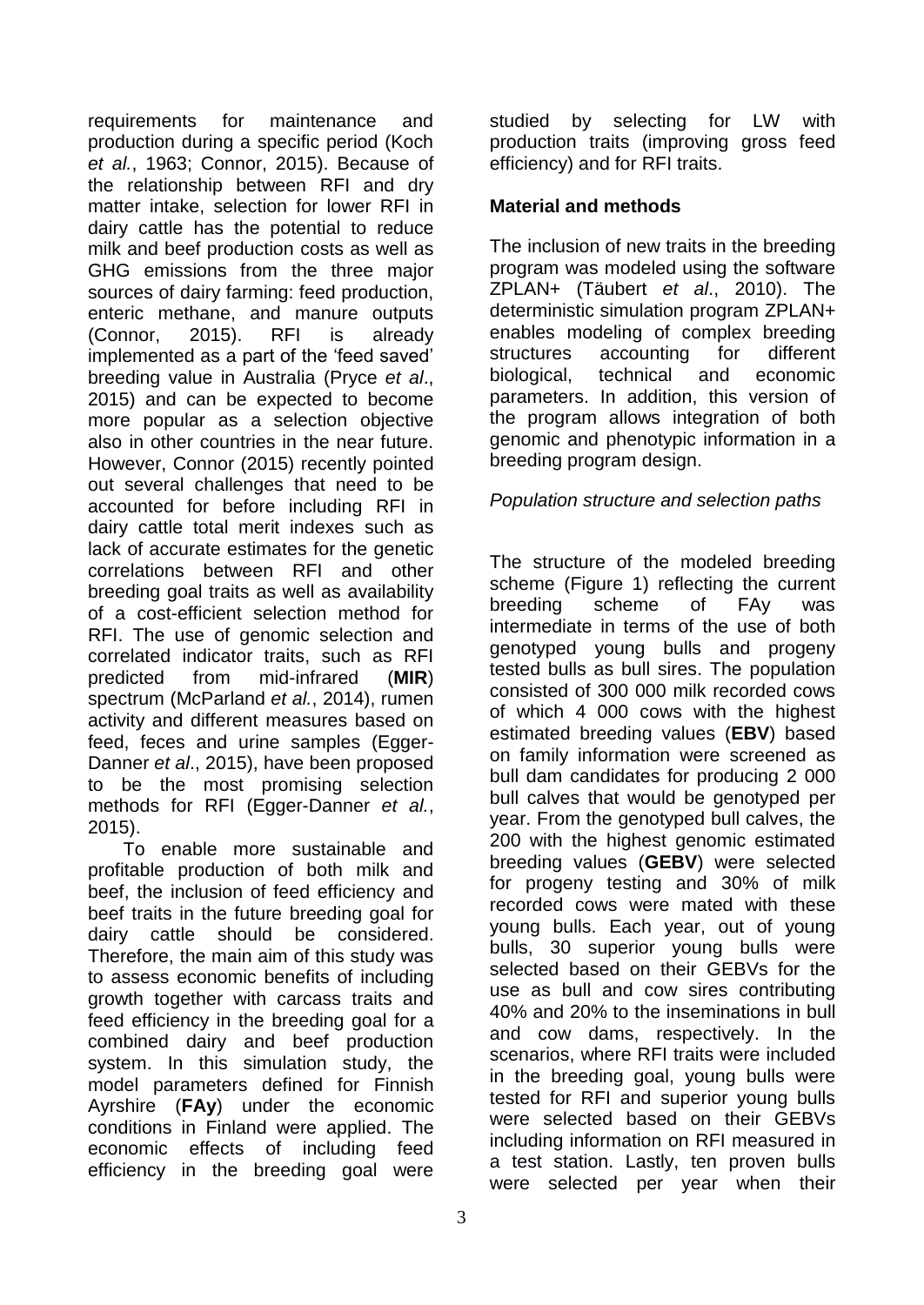daughter proofs were available. Proven bulls were used for 60% and 50% of the inseminations in bull and cow dams, respectively.

## *Breeding goal and indicator traits*

In all selection paths, animals were selected based on the overall breeding goal. The breeding goal of the reference scenario consisted of 12 different traits reflecting the current breeding scheme of FAy with LW, growth, carcass and RFI traits excluded. In the scenarios, where the integration of RFI traits into the breeding goal was studied, the additional breeding goal traits were RFI in lactating cows (**RFI\_C**), RFI in growing heifers (**RFI\_H**), and RFI in fattening animals (**RFI\_F**). These traits were selected through two indicator traits; RFI measured during a performance test of young bulls in a test station (**RFI\_T**) and an indicator trait for RFI measured in lactating dairy cows (**RFI\_I**). RFI\_I was assumed to be a trait that is possible to measure at low cost in commercial herds since the identification of the most suitable indicator trait for RFI in lactating cows is still under investigation. Additional growth and carcass traits were LW after the third calving, average daily gain of calves in the rearing period (**ADG\_R**), average daily gain of animals in the fattening period (**ADG\_F**), fat covering, fleshiness, and dressing percentage.

The breeding goal traits, indicator traits, and economic values of traits used in different scenarios are summarized in Table 1. The economic values of traits used in this study were taken from the earlier study by Hietala *et al*. (2014a). The used economic values accounted for returns (including agricultural subsidies) and costs resulting from a combined milk and beef production system in Finland and are given per genetic standard deviation without discounting. Details of the derivation of the economic values and

the definitions of the studied breeding goal traits are described by Hietala *et al*. (2014a).

## *Description of scenarios*

Four scenarios studying the economic consequences of including additional traits in the breeding goal are summarized in Table 2. In addition, the following two scenarios were constructed to assess the sensitivity of the economic changes of the breeding program to different economic conditions applying the same breeding goal assumptions as in scenario 4:

Scenario 5**.** The economic values of breeding goal traits were derived for the market situation, where the producer price for milk declined by 25%.

Scenario 6. The economic values of breeding goal traits were derived for the market situation, where the feed price increased by 25%.

In the reference scenario, a combined milk and beef production system was assumed where beef production had an economic value. Therefore, the correlated economic responses to selection in beef traits and, in addition, in all other new breeding goal traits were taken into account when evaluating profitability of each scenario. In general, ZPLAN+ calculates the profit of the breeding program only based on the economic values of breeding goal traits. Therefore, when the economic values of correlated genetic responses in non-breeding goal traits were defined, a correlated economic response in a trait achieved in each selection path was calculated by multiplying a genetic response in a trait by its economic value weighted with a standardized discounted expression for a corresponding selection and trait group. The main evaluation criteria for assessing different scenarios were annual genetic gain in single traits, undiscounted annual monetary genetic gain, discounted monetary genetic gain in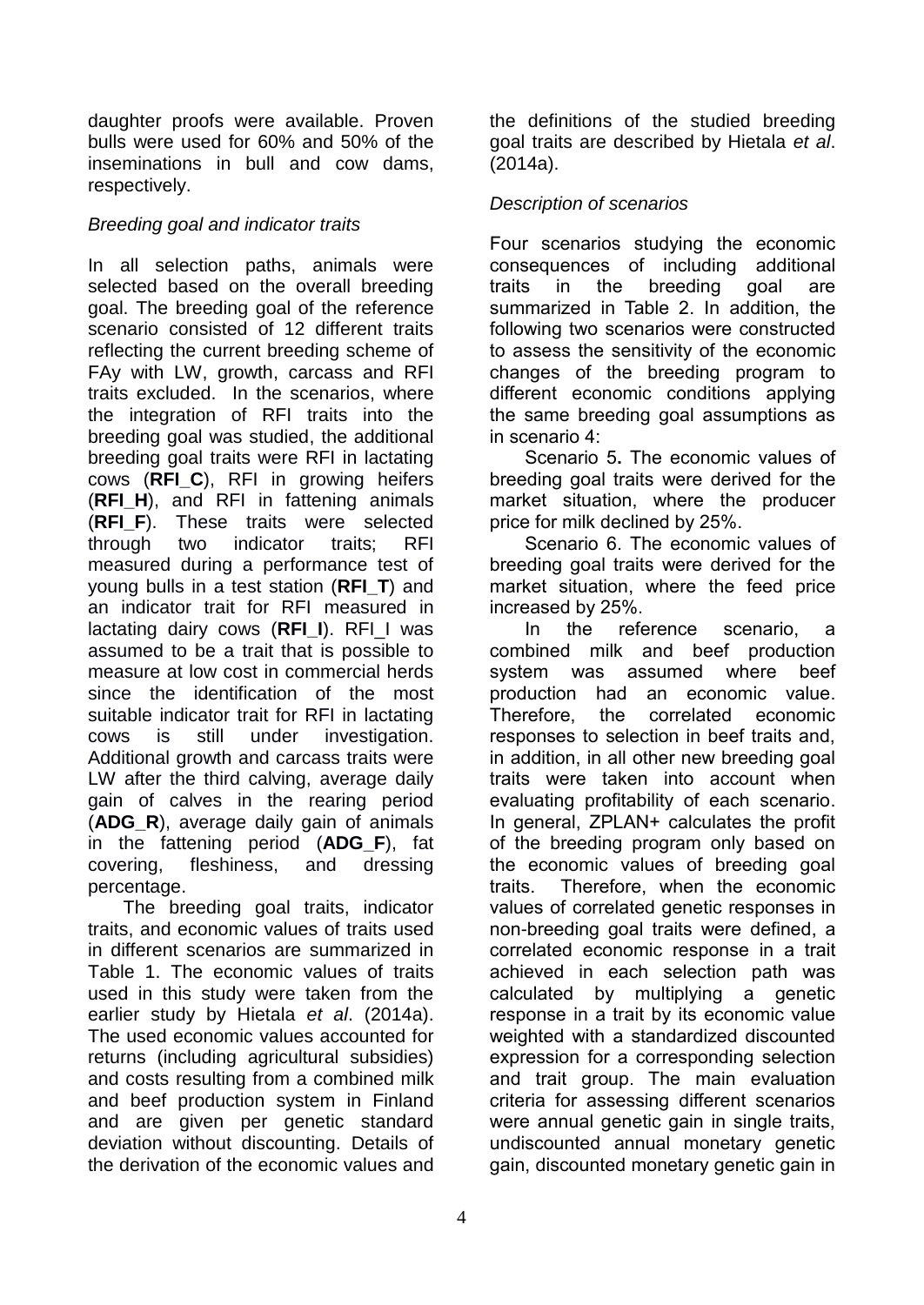different sets of traits, and discounted profit of the breeding program.

# *Input parameters*

The most important population, biological, and economic parameters used in the simulation are presented in Table 3. The population and biological parameters were defined based on three different sources which were; firstly, the field data of Finnish milk recorded herds collected between 2010 and 2014 received from the breeding organization Faba (Hollola, Finland), secondly, Finnish milk recording statistics from 2013 (ProAgria, 2013), and thirdly, AI bull statistics for RDC (A. Himanen, VikingGenetics, Hollola, Finland, personal communication). The applied economic parameters of AI program costs were based on the values used in the study by Thomasen *et al*. (2014) and on information received from VikingGenetics (A. Himanen, VikingGenetics, Hollola, Finland, personal communication). Adding the studied new traits to the breeding goal would only affect the variable costs of the breeding program connected with the selection process of sires because the initial investments needed for recording RFI traits (e.g. constructing suitable testing facilities) were not considered in this study. Therefore, only the aforementioned costs of the breeding program were taken into consideration when comparing different scenarios.

## *Genetic parameters*

Heritabilities together with phenotypic and genetic correlations of the studied traits are given in Supplementary Table S1. In addition, the list of references used to construct the correlation matrix is given in Supplementary Material S1. These parameters were mainly taken from literature, firstly, prioritizing parameters derived for the Ayrshire breed. Secondly, for traits, where no information for the Ayrshire breed was available, parameters derived for the Holstein breed were used. Lastly, genetic correlations of sires' EBVs between trait groups in the NTM index were applied for traits similar to those included in the sub-indexes, if no estimates were found for genetic correlations between individual traits. These correlations were based on EBVs of RDC bulls with daughter proofs born between 2004 and 2008 (J. Pösö, Faba, Hollola, Finland, personal communication). To obtain less complex correlation matrix among traits and given that the sensitivity of the selection response to very small correlations can be assumed to be negligible correlations smaller than 0.10 found between single traits or estimated for sires' EBVs between the sub-indexes of trait groups were set to zero. In addition, genetic correlations between traits, for which no information was available in the literature or based on genetic correlations of sires' EBVs were assumed equal to zero. The used genetic correlation matrix was converted into a nearest positive semidefinite matrix using the software R with lmf package (Kvalnes *et al.,* 2013).

The heritability of RFI T  $(0.25)$  was assumed to be the same as the heritability of RFI in growing animals. In addition, the moderate heritability (0.20) was given to RFIL. In general, information available on genetic correlations between different RFI traits as well as between RFI and other traits in dairy cattle is limited. In this study, genetic correlations between different RFI traits were assumed to range from 0.40 to 0.70. Connor (2015) summarized genetic and phenotypic correlations between RFI and several traits in growing and lactating dairy cattle reported in the literature. In these reported studies, there were mainly no correlations or when found they not statistically significant or agreeing between RFI and traits similar to those included in our study. Therefore, and due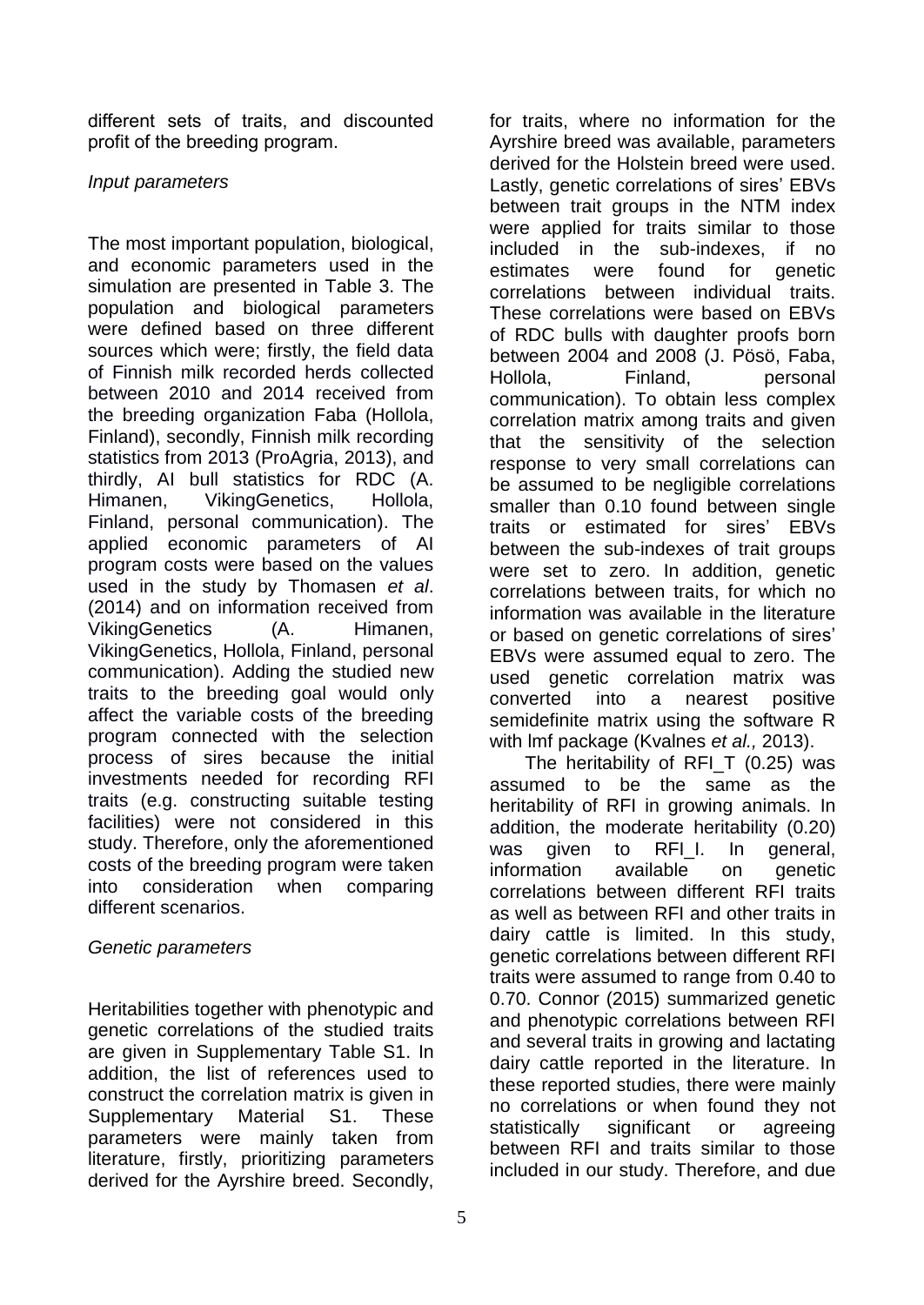to the lack of a better course of action, the genetic correlations between RFI and other traits were set to zero in our reference assumptions. However, given that a few studies have indicated, even though not statistically significantly, an antagonism between RFI and fertility (Vallimont *et al*., 2013; Gonzalez-Recio *et al*., 2014), the sensitivity of selection responses to the possible antagonistic genetic correlation between RFI and fertility traits was evaluated in Supplementary material S2.

The genetic correlations between LW, ADG F, ADG R as well as birth weight were defined based on the study by Groen and Vos (1995). However, the trait definitions used in our study differ from the definitions for the corresponding traits in their study (e.g. live weight of heifers after first calving applied in their study cannot be expected to be exactly the same trait as mature live weight of cows after third calving applied in our study). Therefore, slightly lower correlations between LW, ADG\_F, ADG R and birth weight were used than estimated by Groen and Vos (1995). The investigation of the sensitivity of selection responses to used correlations between growth traits and LW can be found in Supplementary Material S2.

#### *Information sources in selection index and accuracy of genomic breeding values*

The computer program ZPLAN+ calculates the reliability of an index based on the different information sources separately for each selection path. For the reference breeding goal traits, the phenotypic information sources used in the selection index of each selection path were records on half-sibs of sire and dam and on paternal half-sibs*.* Proven bulls received their daughter proofs at the age of 4.6 years. These daughter proofs were based on 120 daughter records for the reference breeding goal traits, which corresponded to the current progeny group size for proven RDC bulls considering both superior young bulls and young bulls (J. Pösö, Faba, Hollola, Finland, personal communication). This was also the used size of different half-sib groups. One measurement per trait and animal was assumed in all phenotypic information sources. Young bulls that were genotyped shortly after birth had direct genomic breeding values (**DGV**) for all reference breeding goal traits. Genotyping of cows was not considered in this study. For the scenarios, where growth traits, carcass traits, and LW were included, phenotypic information sources (records on half-sibs of sire and dam, on paternal half-sibs, and on progeny) and genomic information sources (DGV for genotyped bulls) for ADG\_R, ADG\_ F, LW, and carcass traits were the same as for the reference breeding goal traits.

The average values based on two studies on the reliabilities of genomic predictions for the traits in the NTM index for the RDC population (Brøndum *et al*., 2011; Gao *et al*., 2013) were used to define the accuracies of DGVs for most of the studied traits except RFI. For a single trait, the accuracy of DGV for a corresponding trait group was applied. The used accuracies of DGVs for studied traits can be found in Table 1.

*Measuring residual feed intake traits.* For the scenarios, where RFI traits were included, no phenotypic or genomic information were available for RFI breeding goal traits (RFI\_F, RFI\_H, and RFI\_C). Phenotypic records on RFI\_T were assumed to be available from a performance test of young bulls, right after young bulls started semen production at about one year of age. Because RFI\_I was recorded on all cows in milk recording, the same phenotypic information sources for RFII were applied as for the reference breeding goal traits. Genotyped bulls had DGVs for RFI\_T and RFI\_I. To our knowledge, no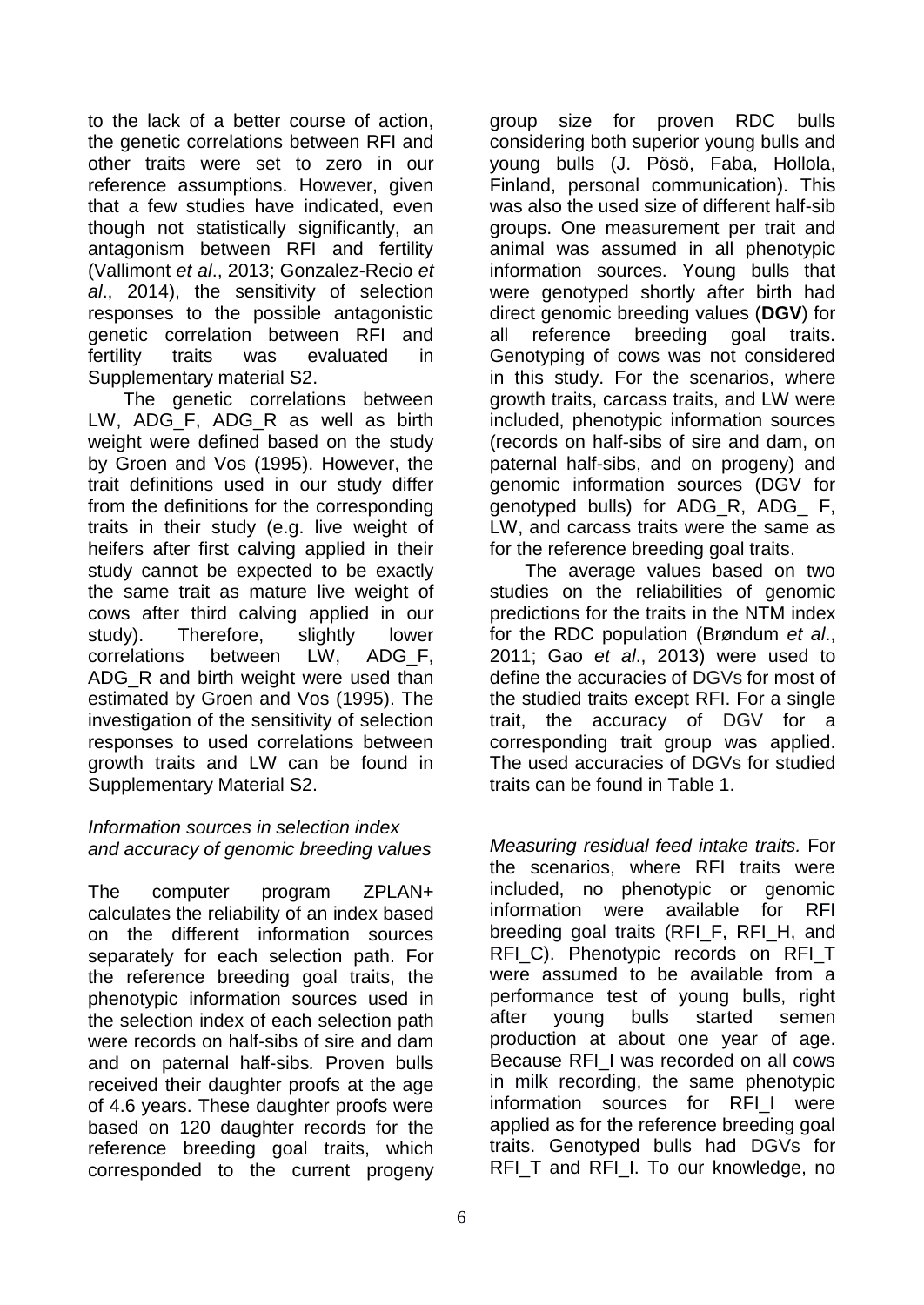estimates for the accuracy of DGV for RFI traits in the RDC population have been published to date. Therefore, the accuracies of DGVs for RFI\_T and RFI\_I were calculated using a formula described by Daetwyler *et al*. (2008 and 2010) as presented in Supplementary Material S3.

Because selection for RFI breeding goal traits was carried out by using indicator traits and genomic selection, the additional costs resulting from the inclusion of these traits in the breeding goal were realized through the costs of recording RFI\_T. Costs connected with measuring RFI\_T were the costs of feed sample analyzes and labor (weighting of animals, data analyzes, and collecting grass silage as well as concentrate samples). In total, time for labor related to the RFI test was assumed to be 120h per 200 tested animals applying the labor costs of 15.9€ per working hour. For the costs of analyzing feed samples, the prices of ARTTURI – Forage Analysis for the year 2014 were applied. The initial investments needed for constructing suitable testing facilities for measuring individual feed intake were not taken into account in the calculations. RFI I was assumed to be recorded on a large scale in commercial herds at low cost. However, because the most cost-efficient indicator trait in cows for RFI is still under investigation and, thus, no information on the recording costs of this trait, these costs were not taken into account in this study.

# **Results**

## *Annual genetic gain in studied traits*

The mean generation interval of the breeding program was 3.9 years. The annual genetic gain in each trait for scenarios 1 to 4 introducing new traits in the breeding goal is presented in Table 4. In all scenarios, 305-d milk yield had the largest annual genetic response. In general, undesired genetic changes were observed in different traits. This was mainly due to the high economic value of 305-d milk yield dominating the breeding goal and, therefore, determining the rate and direction of genetic response in other traits. In addition, unprofitable beef production influenced the economic values of traits and punished an increase in the number of fattening animals. The effects of the subjective modification of the economic values of traits affecting the number of fattening animals to avoid undesired genetic changes are presented in Supplementary Material S2.

Given that the used economic value for LW favored smaller LW, an unfavorable correlated genetic change in LW was observed in all studied scenarios where selection was based on the selection index excluding LW. However, when including LW alone in the breeding goal in scenario 2a, a desired genetic response was obtained in LW that would lead to genetically smaller LW. The use of a selection index that included growth and carcass traits while preventing larger LW in scenario 1b resulted in a smaller antagonistic change in LW, but also obtained genetic gains in ADG\_R and ADG\_F were substantially lower compared with scenario 1a excluding LW. This situation was expected, as correlations between growth traits and LW are strong and positive and LW was the third most important trait in terms of the economic values of traits. Among carcass traits, the highest response to selection was observed in fleshiness in all scenarios where included. In general, genetic gains in RFI traits were relatively small in all scenarios when included in the breeding goal and no substantial differences in genetic responses in RFI traits between those scenarios were observed.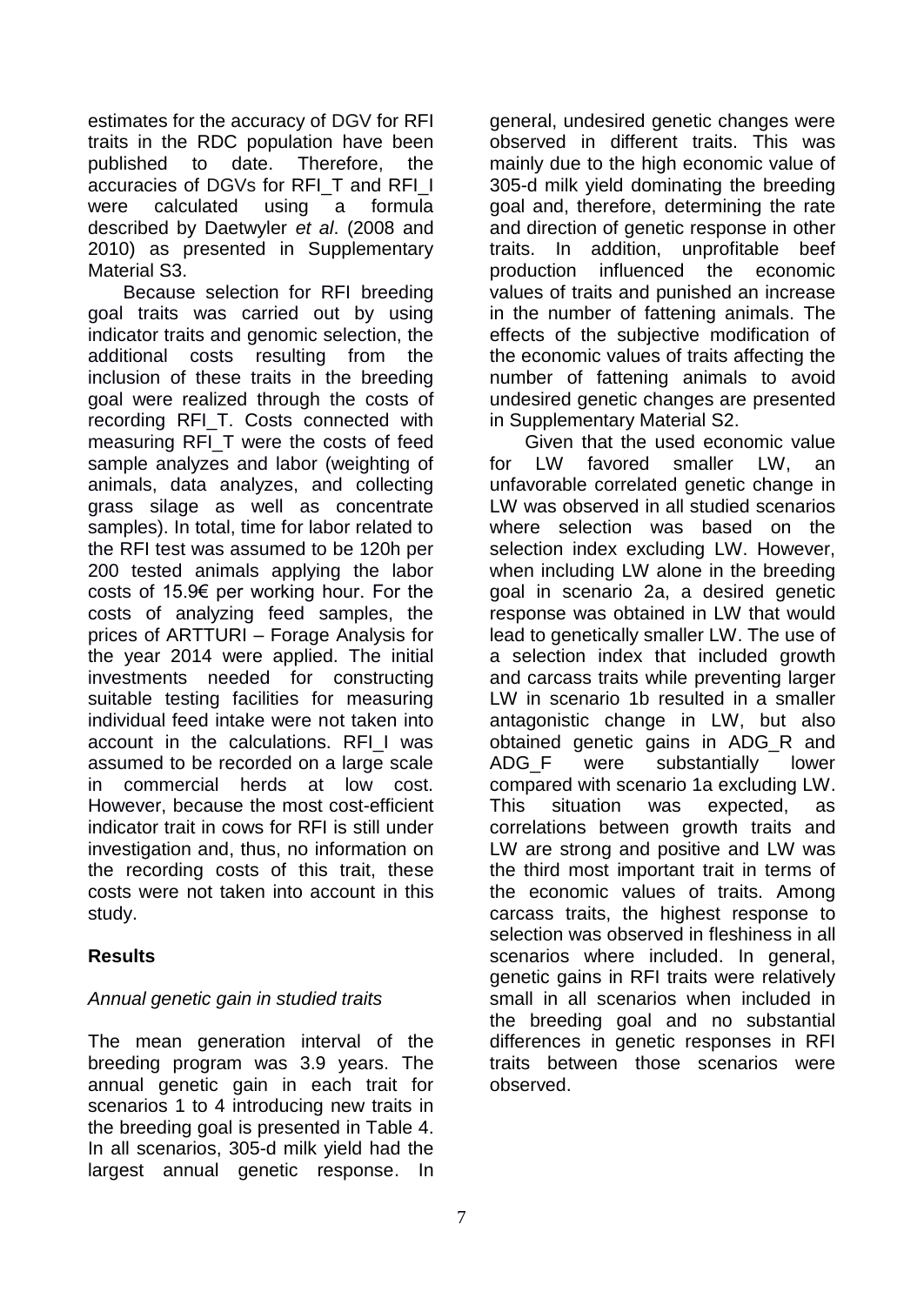#### *Economic evaluation of different scenarios*

The discounted costs of the breeding program were 10.1  $\epsilon$  per cow for the investment period of 15 years. The inclusion of RFI traits in the breeding program did not substantially increase the costs of the breeding program per cow. This is because the additional costs (13.5  $\epsilon$  per tested bull) connected to testing 200 bulls for RFI were spread over all animals in the large cow population.

The undiscounted annual monetary genetic gain, discounted profit and discounted monetary genetic gain for the different sets of traits in different scenarios are summarized in Table 5. In scenario 4, where all new traits were added together to the breeding goal the discounted profit was 5.1% higher than in the reference scenario. Among the scenarios not including all new breeding goal traits simultaneously, the inclusion of growth and carcass traits together with LW resulted in the highest increase in the discounted profit of the breeding program (+3.7%) (scenario 1b). This selection index that prevented larger LW resulted in a substantially higher increase in the profit than the selection index that excluded LW (+0.8%) in scenario 1a. When only LW was added or it was added in combination with ADG\_R to the breeding goal, the profit of the breeding program reduced by -3.1% and by -0.1% in scenarios 2a and 2b, respectively. This was mainly due to a smaller economic response to selection in milk production and growth traits. When including RFI traits in the breeding goal, a minor increase in the discounted profit was observed (+1.4%) in scenario 3a.

The inclusion of growth and carcass traits in the breeding goal was profitable especially when comparing discounted profits of the breeding program. This is due to the fact that genetic gains in ADG\_R, ADG\_F and carcass traits are

realized earlier in animals' life cycle than LW. Therefore, when considering undiscounted monetary genetic gains with a similar weighting in different traits, the inclusion of LW showed to be more beneficial than found according to the discounted profits. However, the selection index that included growth and carcass traits together with LW (scenario 1b) resulted in the highest increase (+3.6%) also in the undiscounted monetary genetic gain of the breeding program after scenario 4 including all new traits  $(+4.6\%)$ .

In scenario 5, with the economic values derived applying the declined producer price of milk, the profit of the breeding program and the economic response in milk production traits were much lower than in scenario 4. However, no substantial differences in monetary genetic gains in other sets of traits were found because even with a lower economic value of milk production traits they remained dominant. In scenario 7, with the increased feed price, the economic response was slightly lower in production traits, and, in contrast, higher in LW and RFI traits compared with scenario 4. The sensitivity of results to the economic production conditions is discussed in Supplementary Material S2.

## **Discussion**

The results in this study suggest that selection for a better growth performance of fattening animals and replacement heifers together with smaller LW would be the most promising option to improve the profitability of the combined dairy and beef production systems. This was expected due to relatively high economic values found for both daily gain in the fattening and rearing periods by Hietala *et al*. (2014a). In addition, LW had the third highest economic value right after 305-milk yield and protein percentage, which highlighted the economic importance to prevent an increase in LW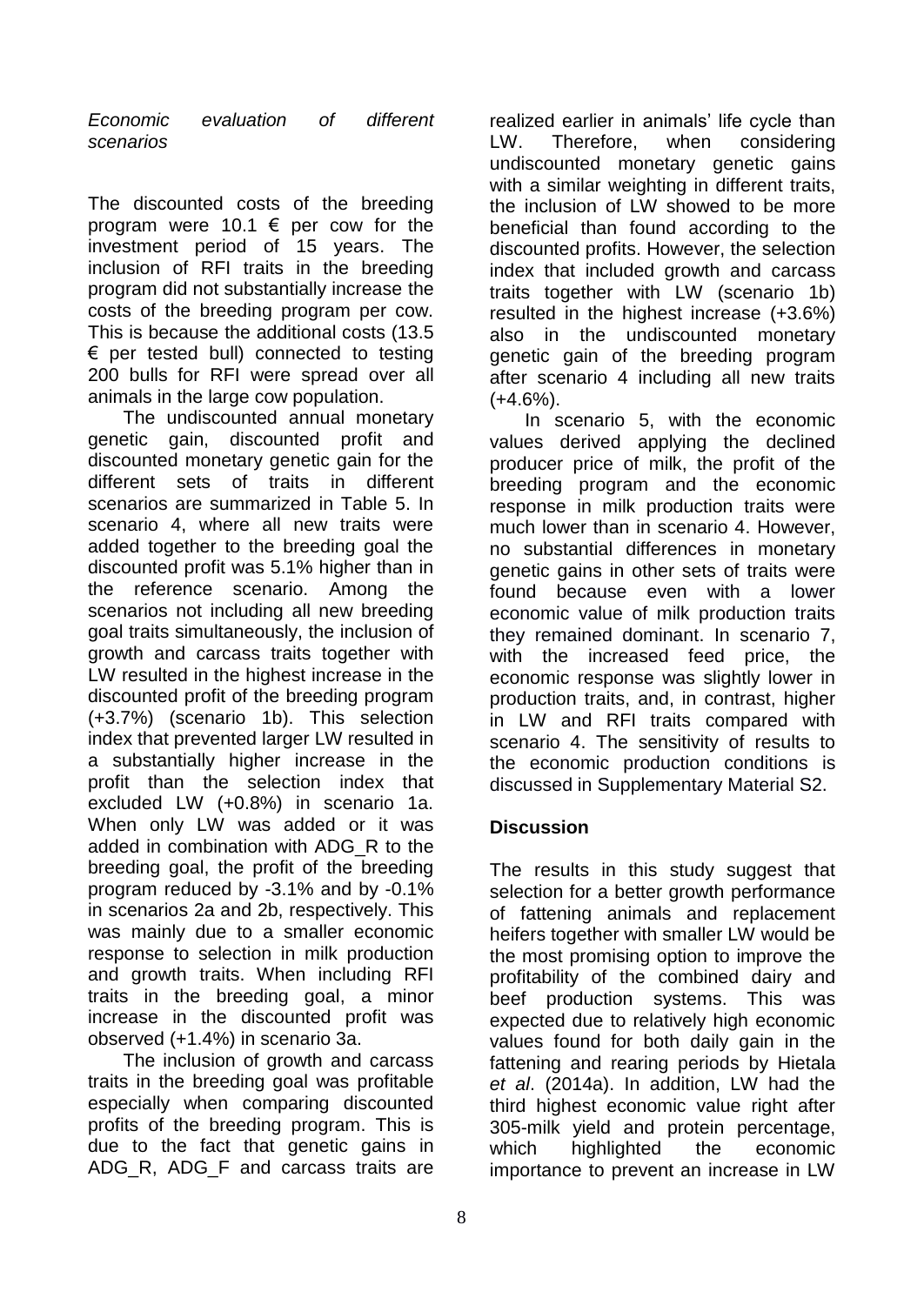when selecting for growth traits. However, the economic impact of including fleshiness and fat covering in the breeding goal was only marginal due to their low economic value. The current NTM index of FAy does not include growth or carcass traits. However, commercial slaughterhouse data is routinely received for the genetic evaluation of both Holstein and RDC breeds in the Nordic countries (NAV, 2013). Therefore, the additional cost of including these traits in the breeding goal would be negligible.

In general, growth and carcass characteristics of both main dairy breeds in Finland are weak. Even though the correlation between the growth sub-index and the current NTM index is favorable, the genetic trend for the growth sub-index in Finnish Holstein has been negative and no substantial change in the genetic trend in FAy has been observed during the last few decades (NAV, 2016). This weak beef production potential combined with the low producer prices has been one of the main reasons for the poor profitability of dairy beef production and a considerable limitation for enhancing beef production in Finland to meet the domestic demand. However, increasing beef production as a by-product from dairy operations is supported by the fact that it is likely to be more profitable in Finnish production conditions than increasing production based on a suckler cow system (Karhula and Kässi, 2010; Hietala *et al.,* 2014b). In addition, the need for mitigating climate change supports an increase in beef production from dairy herds due to its lower emissions per kg of beef produced (e.g. Nguyen *et al*., 2010; Gerber *et al*., 2013) when assuming no consequential changes in milk production per cow.

Growing public concerns about environmental and ethical aspects of livestock production will likely affect the relative consumption of animal-based food products (Oltenacu and Broom

2010) and consequently, the continuity and profitability of milk and beef production. In several European countries, the current specialization of dairy breeds has led to a situation, where excessive dairy calves are used either in veal production or slaughtered before one week of age; practises considered unethical by animal welfare groups and an increasing number of consumers (Harper and Henson, 2001). Improving the profitability of beef production by selecting for beef traits in dairy cattle could ensure that purebred dairy calves have a market value also in the future instead of being culled at a very young age or raised for veal production.

From an environmental point of view, although the improved productivity of dairy cows has been proposed to mitigate GHG emissions per unit of milk, the current specialization of milk production will probably not lead to reduced overall GHG emissions from livestock production at constant milk and beef production levels (Flysjö *et al*., 2012; Zehetmeier *et a*l., 2012). This is due to the fact that higher milk yield per cow usually leads to reduced number of dairy cows. To meet a constant demand for beef, this reduced beef supply from dairy animals has to be compensated for by increasing specialized beef production with negative environmental impacts. The results of the study by Zehetmeier *et al*. (2012) showed that with constant milk and beef outputs, increasing milk yield per cow would result in higher total GHG emissions if milk yield was already relatively high. Therefore, in Finnish dairy production with highproducing dairy cows, the further specialization of milk production could potentially lead to increasing total GHG emissions when considering that both milk and beef production are to remain constant.

The inclusion of LW alone in the breeding goal resulted in a decrease in the profit (-3.1%) of the breeding program. However, the inclusion of LW in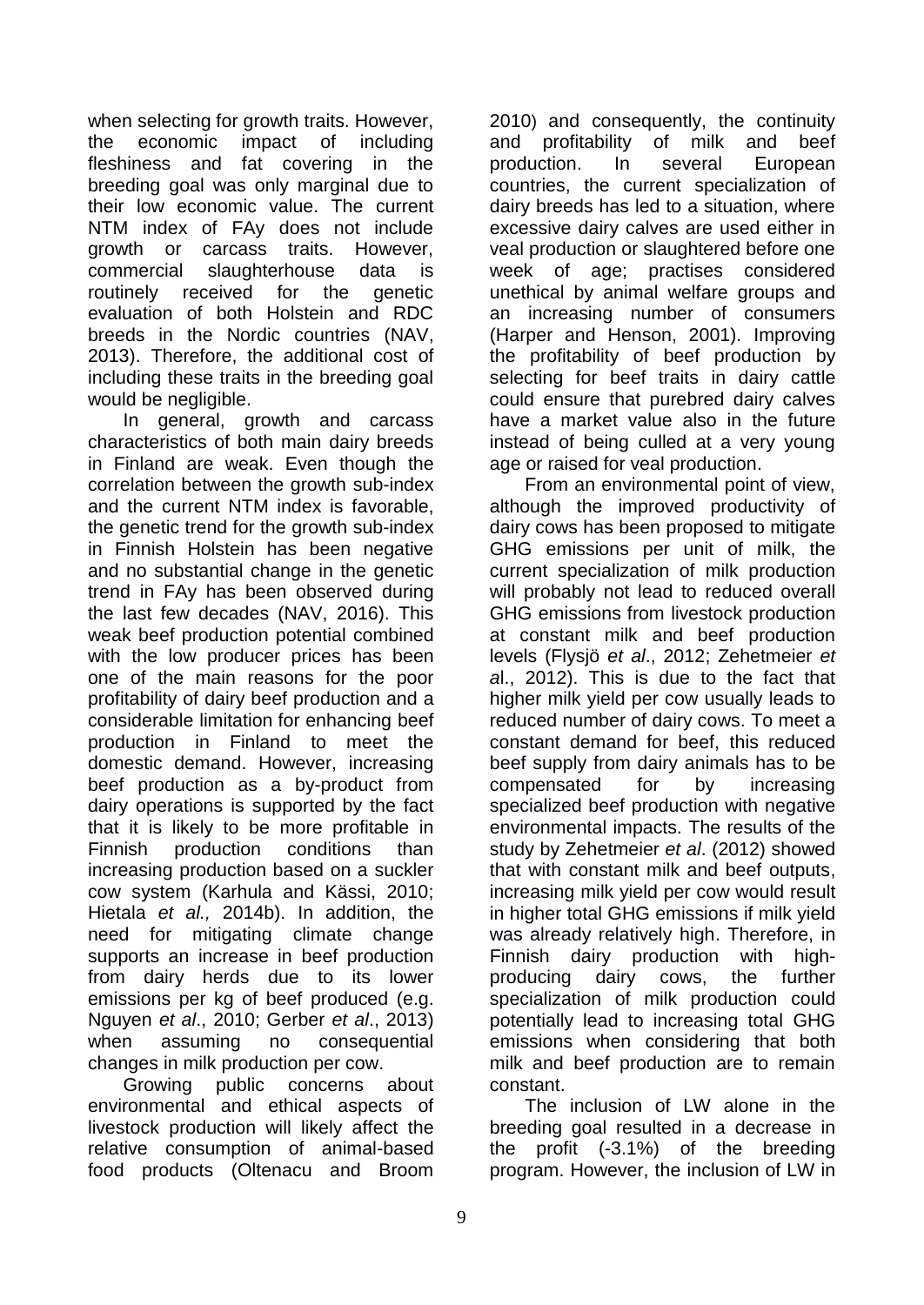the selection index that included growth and carcass traits increased the economic benefits resulted from breeding for beef traits. Therefore, to improve feed efficiency, the inclusion of LW in the breeding goal that contains beef traits could be a more promising option than the inclusion of RFI due to lower recording costs. Based on the study by Banos and Coffey (2012) different linear conformation traits could be used for predicting LW rather accurately when recording of actual LW on a large-scale is not needed. As the body sub-index including several linear conformation traits having a strong genetic correlation with LW (e.g. Banos and Coffey 2012) is already published for RDC (NAV, 2013), even though excluded from the current NTM index, selection for smaller LW would be possible to implement immediately without additional operational costs. However, it should be mentioned that selecting for smaller LW with milk yield is associated with a risk to select for a lower body condition score and, consequently, to increase negative energy balance of cows (e.g. Veerkamp, 1998). Therefore, the inclusion of LW in the breeding goal should be implemented with caution e.g. by using LW adjusted for body condition score or a restricted selection index.

Under the current economic conditions, the impact of including RFI in the breeding goal on the profit of the breeding program would be minor (+1.4%). This is in line with findings by Gonzalez-Recio *et al*. (2014), who found a relatively small increase in the profit (+2.4%) when including RFI in the Australian dairy cow breeding goal. However, based on the results of our study, because RFI is at least phenotypically independent of growth and its other predictor traits (LW and milk production traits) (Pryce *et al*., 2014), the inclusion of RFI traits in the selection index excluding growth and carcass traits could result in economic benefits as

opposed to the inclusion of LW. To assess more carefully the overall benefits of selecting for RFI traits, more information on the genetic correlations between RFI and other breeding goal traits in the population studied is needed as well as on the most suitable indicator traits for RFI.

In our study, the costs of measuring RFI in a test station made only a marginal contribution to the costs of the breeding program when considering a populationwide perspective. However, it should be pointed out that the used cost of recording RFI in a test station is an approximate estimate and does not take into account the initial investments needed for constructing suitable testing facilities. In addition, the cost of recording an indicator trait for RFI in lactating cows is yet unknown, because the suitable indicator traits are still under investigation. One option could be to predict RFI in lactating cows based on the MIR spectroscopy analysis of milk samples as proposed by McParland *et al*. (2014). Since all milk samples are routinely available through milk recording and are subject to the MIR analysis, the marginal costs to implement a prediction equation for RFI in lactating cows based on the milk MIR spectra would be minor (McParland *et al*., 2014) and potentially possible to include in the costs of milk recording. However, if recording an indicator trait for RFI result in substantial additional costs of the breeding program, to achieve any economic benefits by selecting for RFI, the results of this study indicate that the discounted costs related to measuring an indicator trait should be under  $5 \notin \text{per}$  cow and year.

Using the economic values and assumptions from the current production system, milk production traits strongly dominated the breeding goal leading to a deterioration of functional traits in all studied scenarios. In our study, the used economic values were derived based on a purely economic objective to maximize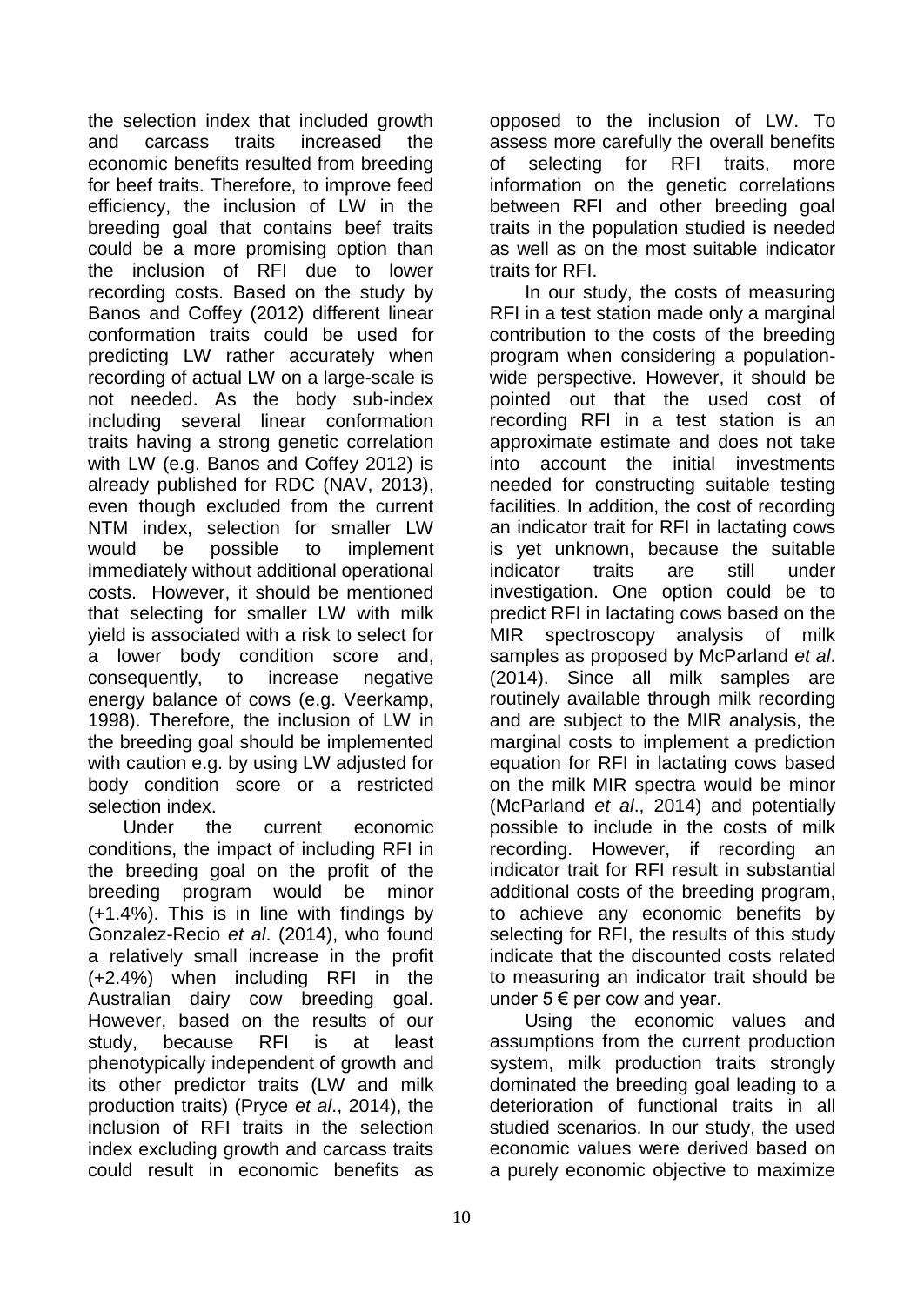farm profit (Hietala *et al.*, 2014a). However, from an ethical perspective, the deterioration of functional traits should be avoided in a breeding program. Therefore, in order to ensure generally sustainable and socially acceptable milk and beef production in the future, the breeding goal should be modified by also accounting for the non-economic values of traits. Traditionally, the subjective modification of the breeding goal has been a common practice in the Nordic dairy cattle breeding programs. Also in the current NTM index, socio-ethical aspects are to some extents taken into account (Kargo *et al.*, 2014).

In general, when comparing alternative breeding schemes it is more beneficial to include all economically important traits in the model than to study only a few most important traits or combined trait groups such as functional and production traits, since important information on genetic responses in single traits or on unwanted correlated responses can be lost. In our study, the breeding goal consisted of 12 to 21 different traits resulting in a very complex correlation structure among traits. A drawback of models that include many different traits is that the correlations used are only estimates often with high level of uncertainty and can be partly unknown; also a common situation in many practical breeding programs. Despite the fact that some correlations between the studied traits were unknown, the results of this study show the relative importance of the traits in the breeding goal which clearly indicate that the economic benefits achieved by selecting for RFI would be only marginal and the inclusion of growth traits together with LW in the breeding goal would be the most efficient and lowest cost way to improve the profitability and environmental efficiency of the combined milk and beef production systems under the current economic conditions. However, it should be mentioned that because of several

unknown genetic relationships, one of the main risks to select for a new trait would be an undesired correlated response in some other economically important trait. Especially, the possible antagonistic relationship between RFI and fertility should be taken into account (Gonzalez-Recio *et al*., 2014). Therefore, before any implementation of new traits into the breeding goal can be recommended, the genetic correlations between the new traits and all other traits in the current breeding goal are needed so that consequences of selection for these traits can be more carefully evaluated.

Lastly, it should be pointed out that the results of this study cannot directly be compared to the NTM index due to many differences in the model, but the goal was to study the potential of new traits to be included in the breeding goal for a combined dairy and beef production system to improve the profitability and sustainability of production. This information can be used as a starting point for further investigation when developing the breeding goal for FAy or other dairy breeds that are used for both milk and beef production.

# **Conclusions**

The results of this study showed that among the studied traits the inclusion of growth traits together with LW in the breeding goal would most potentially improve the profitability of the breeding program of a combined milk and beef production system under Finnish market conditions. Therefore, in production systems similar to Finland, where the majority of produced beef originates from dairy herds and beef production fall below consumption, adding beef traits in the breeding goal for dairy breeds could enable more sustainable and profitable milk and beef production. Considering feed efficiency related traits, the inclusion of LW in the selection index that includes growth and carcass traits could be a more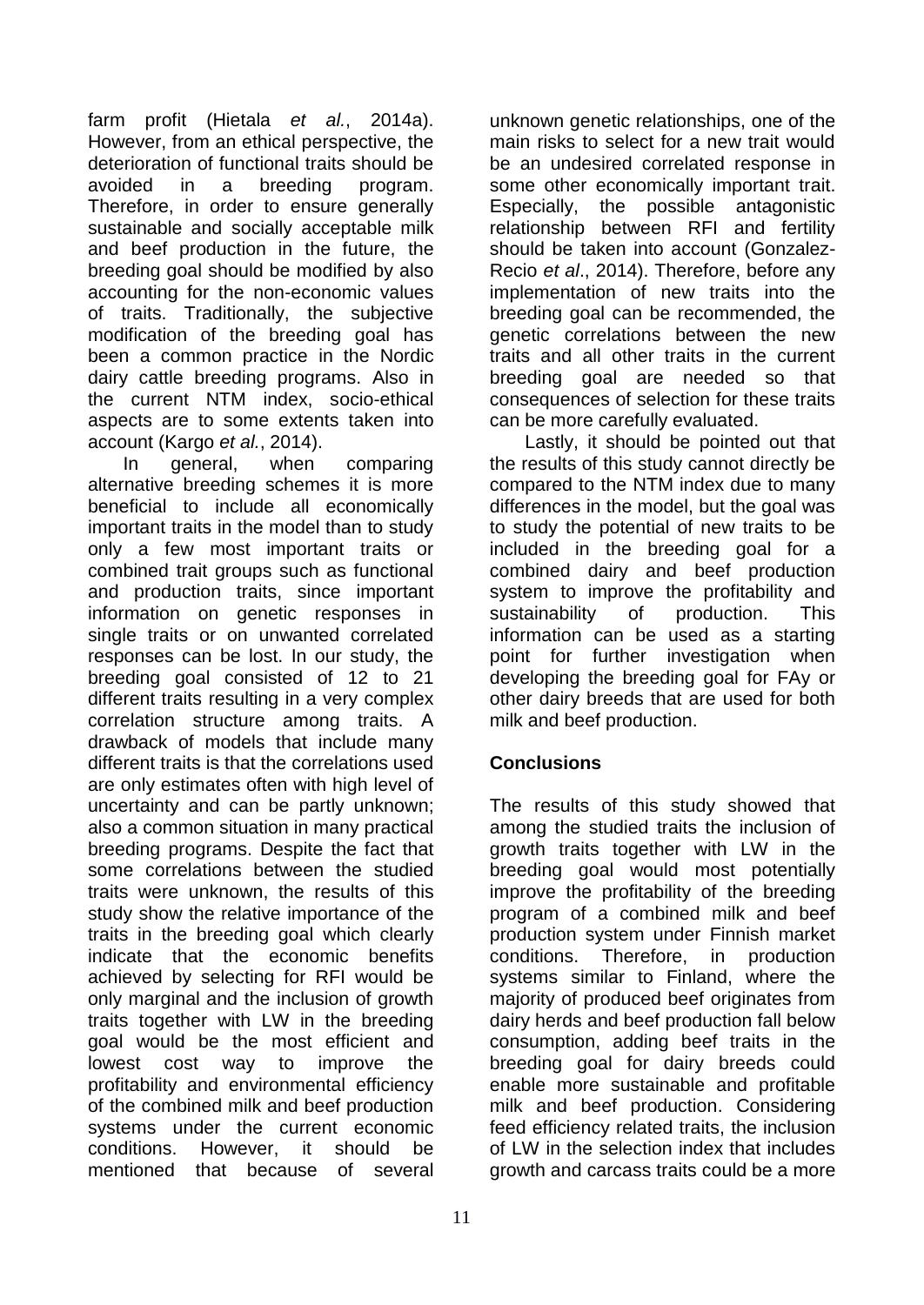promising option compared with the inclusion of RFI since the costs of measuring LW can be expected to be lower and it is readily available*.* However, to assess more carefully the effects of including RFI in the breeding goal for combined dairy and beef production, it is important to investigate the most suitable indicator traits for RFI or feed efficiency as well as the genetic correlations between RFI and other breeding goal traits.

## **Acknowledgements**

The present study is a part of a project Towards genetic improvement of feed efficiency in dairy cattle coordinated by Natural Resources Institute Finland (Luke) (Helsinki, Finland)*.* Raisio Plc Research Foundation (Raisio, Finland) is acknowledged for financial support. The data were received from Faba (Hollola, Finland).

## **References**

- Banos G and Coffye MP 2012. Technical note: Prediction of liveweight from linear conformation traits in dairy cattle. Journal of Dairy Science 94, 2170–2175.
- Berry DP and Crowley JJ 2013. CELL BIOLOGY SYMPOSIUM: Genetics of feed efficiency in dairy and beef cattle. Journal of Animal Science 91, 1594– 1613.
- Brøndum RF, Rius-Vilarrasa E, Strandén I, Su G, Guldbrandtsen B, Fikse WF and Lund MS 2011. Reliabilities of genomic prediction using combined reference data of the Nordic Red dairy cattle populations. Journal of Dairy Science 94, 4700–4707.
- Connor EE 2015. Invited review: Improving feed efficiency in dairy production: challenges and possibilities. Animal 9, 395–408.
- Daetwyler HD, Villanueva B and Wooliams JA 2008. Accuracy of predicting the genetic risk of diseases using genomewide approach. PLoS ONE 3, e3395.
- Daetwyler HD, Pong-Wong R, Villanueva B and Wooliams JA 2010. The impact of genetic architecture on genome wide evaluation methods. Genetics 185, 1021–1031.
- Egger-Danner C, Cole JB, Pryce JE, Gengler N, Heringstad B, Bradley A and Stock KF 2015. Invited review: overview of new traits and phenotyping strategies in dairy cattle with a focus on functional traits. Animal 9, 191–207.
- Flysjö A, Cederberg C, Henriksson M and Ledgard S 2012. The interaction between milk and beef production and emissions from land use change – critical considerations in life cycle assessment and carbon footprint studies of milk. Journal of Cleaner Production 28:134–142.
- Gao H, Lund MS, Zhang Y and Su G 2013. Accuracy of genomic prediction using different models and response variables in the Nordic Red cattle population. Journal of Animal Breeding and Genetics 130, 333–340.
- Gerber PJ, Steinfeld H, Henderson B, Mottet A, Opio C, Dijkman J, Falcucci A and Tempio G 2013. Tackling climate change through livestock – A global assessment of emissions and mitigation opportunities. Food and Agriculture Organization of the United Nations (FAO), Rome, Italy.
- Gonzalez-Recio O, Pryce JE, Haile-Mariam M and Hayes BJ 2014. Incorporating heifer feed efficiency in the Australian selection index using genomic selection. Journal of Dairy Science 97, 3883–3893.
- Groen A and Vos H 1995. Genetic parameters for body weight and growth in Dutch Black and White replacement stock. Livestock Production Science 41, 201–206.
- Harper G and Henson S 2001. Consumer concerns about animal welfare and the impact on food choice. EU FAIR CT98- 3678, Centre for Food Economics Research, The University of Reading, Reading, UK.
- Hietala P, Wolfová M, Wolf J, Kantanen J and Juga J 2014a. Economic values of production and functional traits, including residual feed intake, in Finnish milk production. Journal of Dairy Science 94, 1092–1106.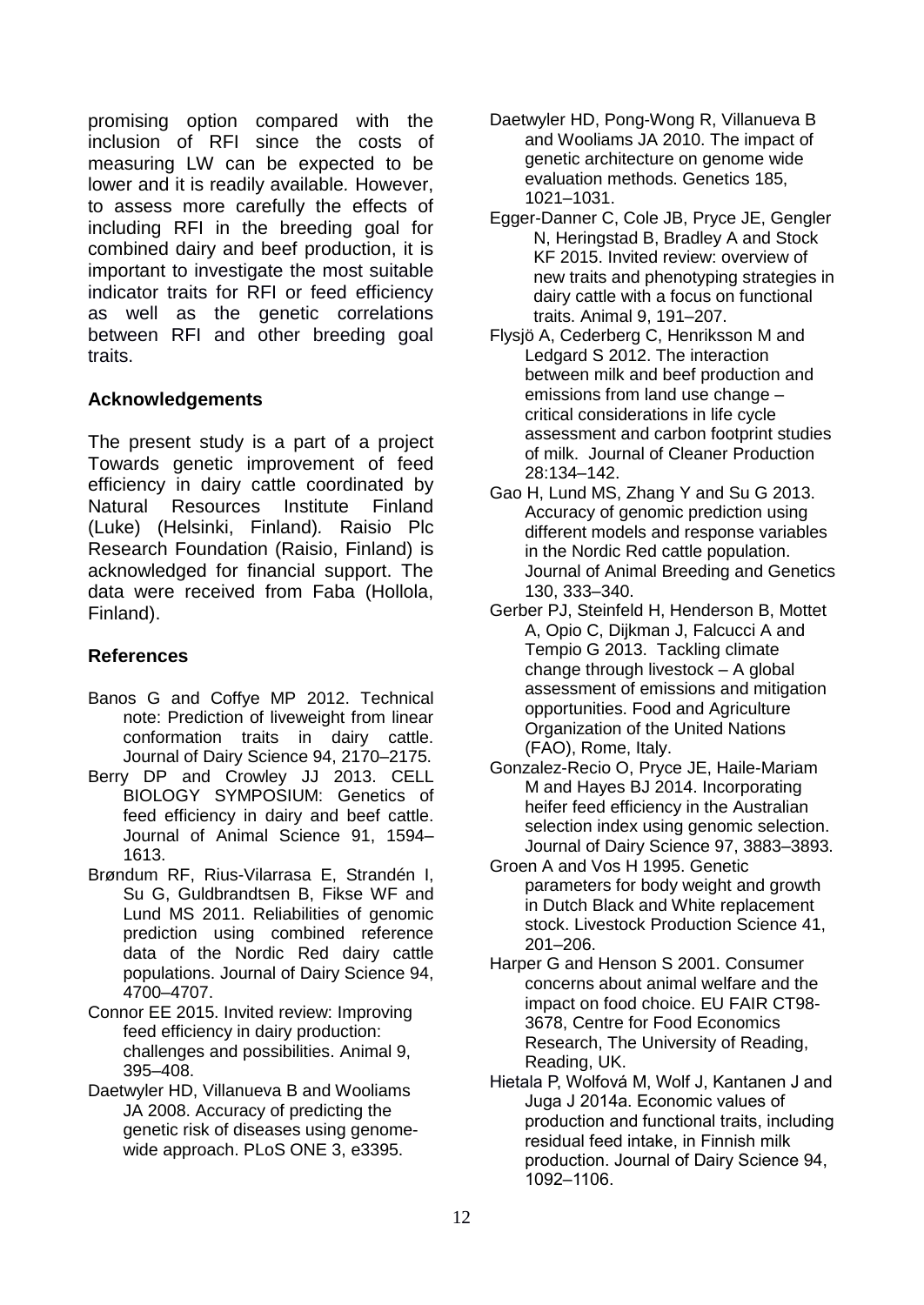Hietala P, Bouquet P and Juga J 2014b. Effect of replacement rate, crossbreeding and sexed semen on the efficiency of beef production from dairy herds in Finland. Acta Agriculturae Scandinavica Section A Animal science 64, 199–209.

- Kargo M, Hjortø L, Toivonen M, Eriksson JA, Aamand GB and Pedersen J 2014. Economic basis for the Nordic Total Merit Index. Journal of Dairy Science 97, 7879–7888.
- Karhula T and Kässi P 2010. Lihanautatilojen taloudellinen tilanne Suomessa ja vertailumaissa. In Kehitystä naudanlihantuotantoon I (Towards more efficient beef production I) (ed. A Huuskonen), pp. 9–34. Tampereen yliopistopaino Juvenes print Ltd., Tampere, Finland. (In Finnish with English abstract).
- Koch RM, Swiger LA, Chambers D and Gregory KE 1963. Efficiency of feed use in beef cattle. Journal of Animal Science 22, 486–494.
- Kvalnes T, Engen S, Sæther B-E, Jensen H 2013. Package 'lmf': Functions for estimation and inference of selection in age-structured populations, R package version1.0. Retrieved on 11 April 2015, from http://CRAN.Rproject.org/package=lmf
- McParland S, Lewis E, Kennedy E, Moore S, McCarthy B, O'Donovan M, Butler S, Pryce JE and Berry DP 2014. Mid-infrared spectrometry of milk as a predictor of energy intake and efficiency in lactating dairy cows. Journal of Dairy Science 97, 5863–5871.
- NAV 2013. NAV routine genetic evaluation of Dairy Cattle – data and genetic models, Nordic Cattle Genetic Evaluation (NAV). Retrieved on 10 December 2014, from http://www.nordicebv.info/NR/rdonlyres/5 CD2E4DC-F82A-4809-A770- 3022E270E205/0/PrinciplesNyeste.pdf
- NAV 2016. Genetic trends, Nordic Cattle Genetic Evaluation (NAV). Retrieved on 1 January 2016, from http://www.sweebv.info/ba52nycknav.asp x
- Nguyen T, Hermansen J and Mogensen L 2010. Environmental consequences of different beef production systems in the

EU. Journal of Cleaner Production 18, 756–766.

- Niemi J and Ahlstedt J 2013. Finnish agriculture and rural industries 2013. Publications 114a, MTT Agrifood Research Finland, Economic Research, Helsinki, Finland.
- Oltenacu PA and Broom DM 2010. The impact of genetic selection for increased milk yield on the welfare of dairy cows. Animal welfare 19, 39–49.
- ProAgria 2013. Tuotosseurannan tulokset 2013 (Results of Finnish National milkrecording for the year 2013). Retrieved on 5 September 2014, from https://www.proagria.fi/sites/default/files/at tachment/tuotosseurannan\_tulokset\_2013 \_nettiin.pdf
- Pryce JE, Wales WJ, de Haas Y, Veerkamp RF and Hayes BJ 2014. Genomic selection for feed efficiency in dairy cattle. Animal 8, 1–10.
- Pryce JE, Gonzalez-Recio O, [Nieuwhof](javascript:void(0);) G, Wales WJ, [Coffey](javascript:void(0);) MP, [Hayes](javascript:void(0);) BJ and Goddard ME 2015. Hot topic: Definition and implementation of a breeding value for feed efficiency in dairy cows. Journal of Dairy Science 98, 7340-7350.
- Statistic Finland 2016. Finland in Figures: Agriculture, Forestry and Fishery: Selfsufficiency in foodstuff. Retrieved on 10 April 2016, from http://tilastokeskus.fi/tup/suoluk/suoluk\_ maatalous\_en.html
- Thomasen JR, Egger-Danner C, Willam A, Guldbrandtsen B, Lund MS and Sørensen AC 2014. The optimal genomic selection strategy in a small dairy cattle breeding program still involves progeny testing. Journal of Dairy Science 97, 458–470.
- Täubert H, Reinhardt F and Simianer H 2010. ZPLAN+ – A new software to evaluate and optimize animal breeding programs. In Proceedings of the 9th World Congress on Genetics Applied to Livestock Production, 1-6 August 2010, Leipzig, Germany.
- Vallimont JE, Dechow JD, Daubert JM, Dekleva MW, Blum JW, Liu W, Varga GA, Heinrichs AJ and Baumrucker JR 2013. Short communication: Feed utilization and its associations with fertility and productive life in 11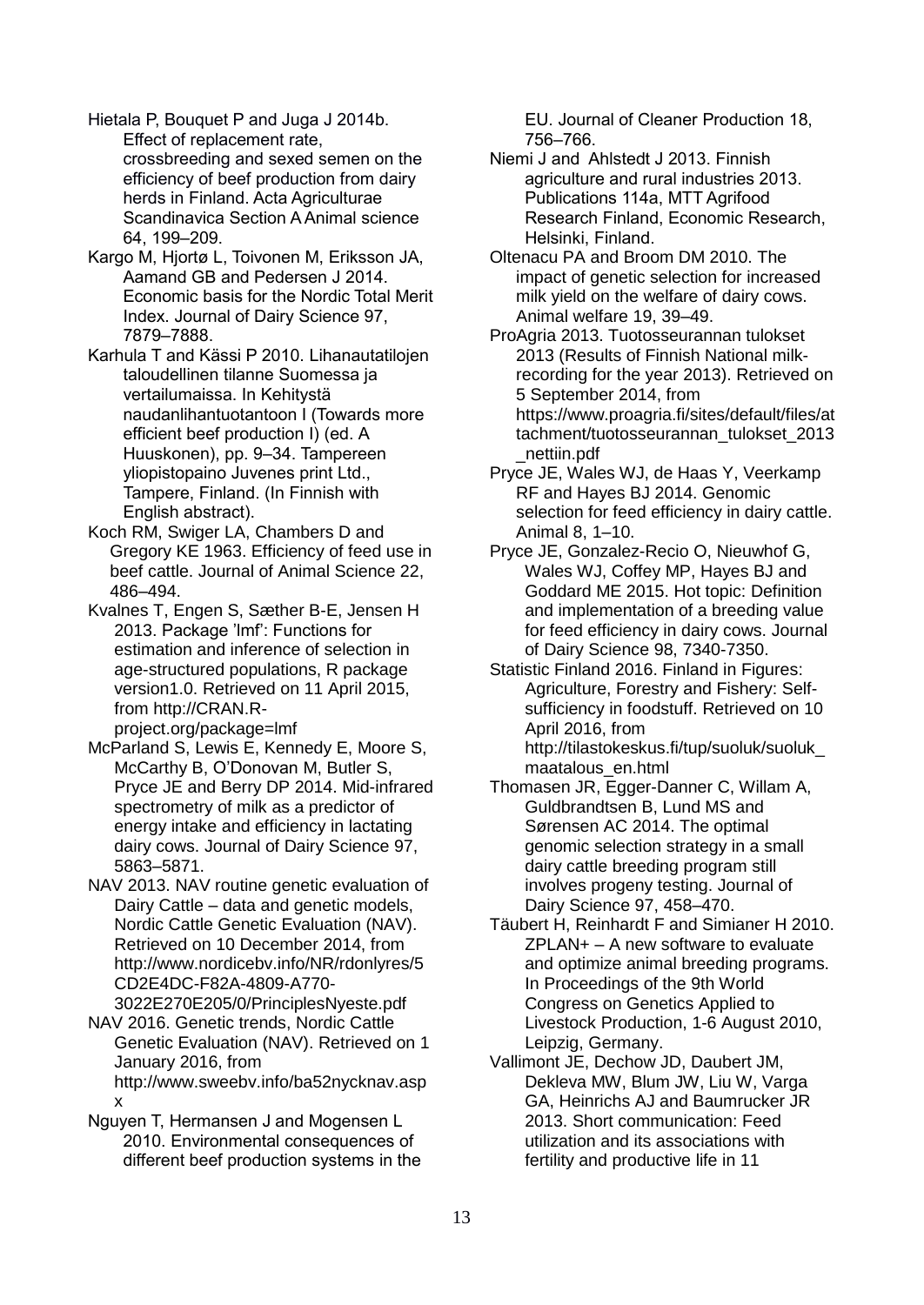commercial Pennsylvania tie-stall herds. Journal of Dairy Science 96, 1251–1254.

- Veerkamp RF 1998. Selection for economic efficiency of dairy cattle using information on live weight and feed intake: a review. Journal of Dairy Science 81, 1109-1119.
- Zehetmeier M, Baudracco J, Hoffmann H and Heißenhuber A 2012. Does increasing milk yield per cow reduce greenhouse gas emissions? A system approach. Animal 6, 154-166.
- Åby BA, Kantanen J, Aass L and Meuwissen T 2014. Current status of livestock production in the Nordic countries and future challenges with a changing climate and human population growth. Acta Agriculturae Scandinavica Section A Animal science 64, 73–97.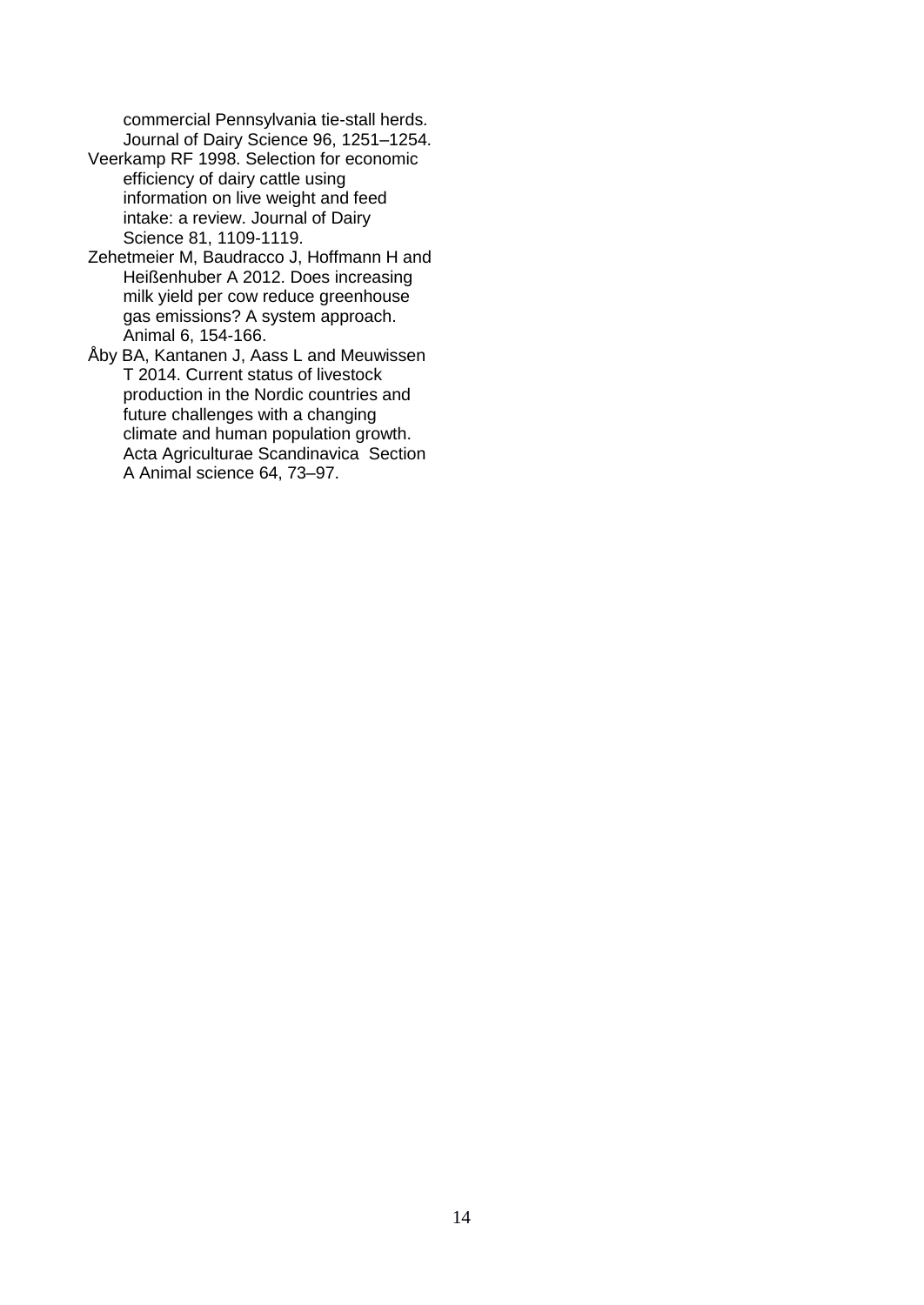| accuracies or genomic preeding values (rbGV) for the studied traits<br>Reference breeding goal traits | Abbrev.     | EV <sup>1</sup> | $EV^2$   | EV <sup>3</sup> | <b>r</b> <sub>DGV</sub>      |
|-------------------------------------------------------------------------------------------------------|-------------|-----------------|----------|-----------------|------------------------------|
| <b>Production traits</b>                                                                              |             |                 |          |                 |                              |
| 305-d milk yield                                                                                      | MY          | 202.46          | 156.91   | 191.2           | 0.54                         |
| Protein percentage                                                                                    | P%          | 60.68           | 60.68    | 57.96           | 0.52                         |
| Fat percentage                                                                                        | F%          | 37.06           | 37.06    | 31.52           | 0.62                         |
| <b>Functional traits</b>                                                                              |             |                 |          |                 |                              |
| Somatic cell score                                                                                    | <b>SCS</b>  | $-7.16$         | $-7.14$  | $-7.16$         | 0.51                         |
| Clinical mastitis incidence                                                                           | <b>CM</b>   | $-15.58$        | $-13.77$ | $-15.58$        | 0.51                         |
| Calving difficulty score                                                                              | CD          | $-2.34$         | $-0.02$  | $-1.34$         | 0.48                         |
| <b>Stillbirth</b>                                                                                     | <b>SB</b>   | 5.25            | 5.50     | 9.00            | 0.48                         |
| Mortality in rearing                                                                                  | <b>MR</b>   | $-0.80$         | $-0.80$  | 1.52            | 0.48                         |
| Productive lifetime of cows                                                                           | <b>LONG</b> | 22.06           | 14.23    | 21.06           | 0.43                         |
| Calving interval                                                                                      | CI          | $-31.43$        | $-30.53$ | $-29.63$        | 0.53                         |
| Interval from first AI to conception in heifers                                                       | <b>IFC</b>  | $-9.90$         | $-9.90$  | $-11.02$        | 0.53                         |
| <b>Growth traits</b>                                                                                  |             |                 |          |                 |                              |
| Birth weight                                                                                          | <b>BW</b>   | 2.10            | 2.10     | 1.32            | 0.48                         |
| Additional breeding goal and indicator traits                                                         |             |                 |          |                 |                              |
| <b>Growth traits</b>                                                                                  |             |                 |          |                 |                              |
| Mature live weight                                                                                    | LW          | $-57.63$        | $-57.63$ | $-70.85$        | 0.66                         |
| Daily gain of calves in the rearing period                                                            | $ADG_R$     | 18.00           | 18.00    | 20.40           | 0.66                         |
| Daily gain of animals in the fattening period                                                         | ADG_F       | 18.80           | 18.80    | 23.03           | 0.66                         |
| Daily gain in a test station                                                                          | $ADG_T$     |                 |          |                 | $\qquad \qquad \blacksquare$ |
| Carcass traits                                                                                        |             |                 |          |                 |                              |
| Fat covering                                                                                          | <b>FC</b>   | $-2.73$         | $-2.73$  | $-2.73$         | 0.66                         |
| <b>Fleshiness</b>                                                                                     | FL.         | $-3.04$         | $-3.04$  | $-3.04$         | 0.66                         |
| Dressing percentage                                                                                   | DR%         | 11.40           | 11.40    | 11.40           | 0.66                         |
| Residual feed intake traits                                                                           |             |                 |          |                 |                              |
| Residual feed intake in fattening animals                                                             | $RFL$ F     | $-7.97$         | $-7.97$  | $-10.04$        |                              |
| Residual feed intake in growing heifers                                                               | RFI_H       | $-6.89$         | $-6.89$  | $-8.61$         |                              |
| Residual feed intake in lactating cows                                                                | $RFL_C$     | $-21.20$        | $-21.20$ | $-26.52$        |                              |
| Residual feed intake in a test station                                                                | RFI         |                 |          |                 | 0.51                         |
| Indicator trait for residual feed intake in cows                                                      | RFL         |                 |          |                 | 0.68                         |

**Table 1** *Breeding goal and indicator traits, abbreviations (Abbrev.), economic values, and accuracies of genomic breeding values (rDGV) for the studied traits*

<sup>1</sup> Economic values used in scenarios from 1 to 4.

<sup>2</sup> Economic values of traits derived with the declined milk price used in scenario 5.

<sup>3</sup> Economic values of traits derived with the increased feed price used in scenario 6.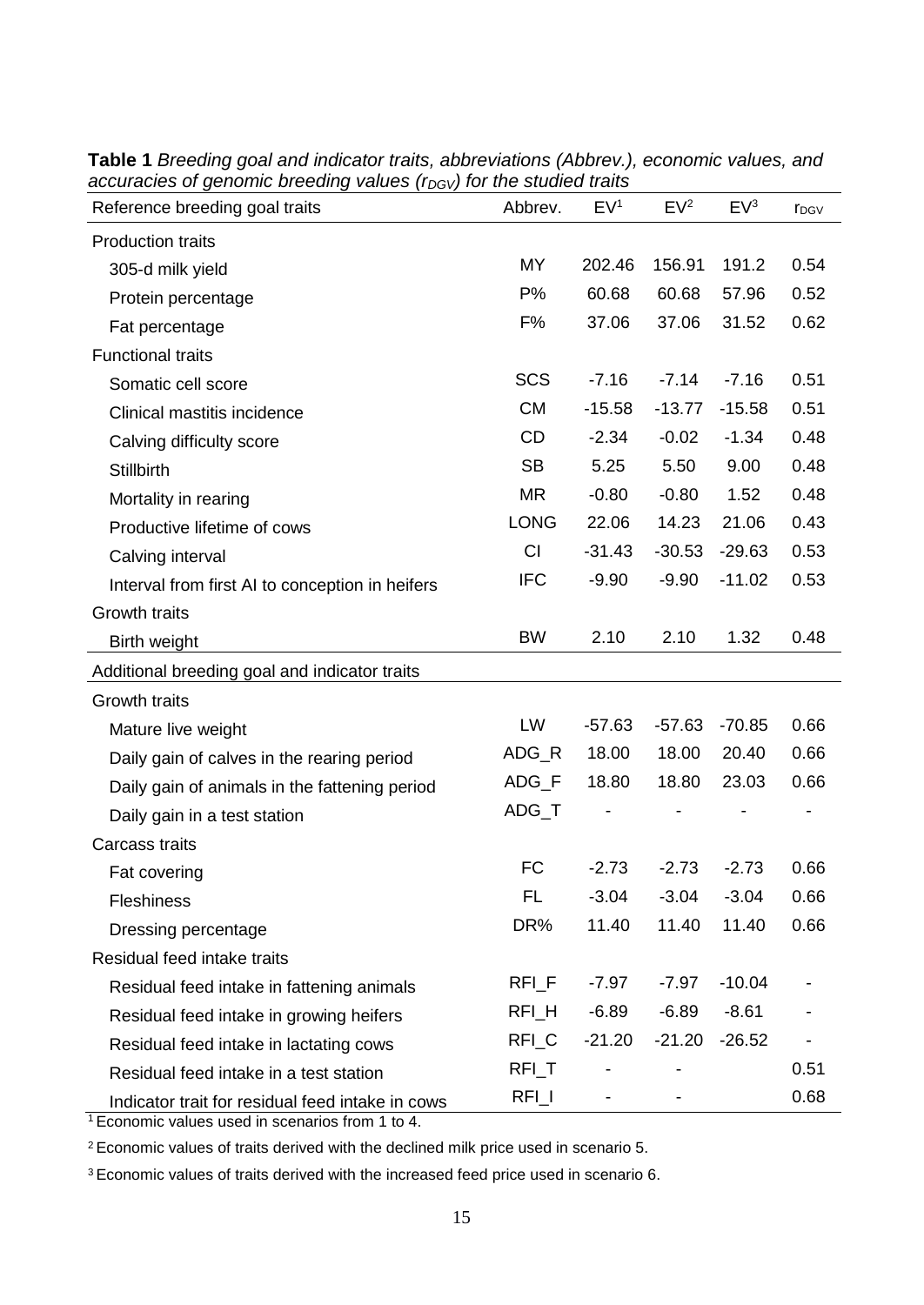|                                           | Scenarios <sup>1</sup> |   |   |   |                   |   |   |  |
|-------------------------------------------|------------------------|---|---|---|-------------------|---|---|--|
|                                           | Sce.1                  |   |   |   | Sce.2 Sce.3 Sce.4 |   |   |  |
| <b>Additional traits</b>                  | a                      | b | a | b | a                 | b |   |  |
| <b>Growth traits</b>                      |                        |   |   |   |                   |   |   |  |
| Daily gain in the fattening period        | X                      | X |   |   |                   |   | x |  |
| Daily gain in the rearing period          | <b>X</b>               | X |   | x |                   |   | X |  |
| Carcass traits                            |                        |   |   |   |                   |   |   |  |
| Fat covering                              | X                      | X |   |   |                   |   | X |  |
| <b>Fleshiness</b>                         | x                      | X |   |   |                   |   | X |  |
| Dressing percentage                       | x                      | X |   |   |                   |   | x |  |
| Mature live weight                        |                        | X | X | X |                   | x | X |  |
| Residual feed intake traits               |                        |   |   |   |                   |   |   |  |
| Residual feed intake in fattening animals |                        |   |   |   | X                 | X | x |  |
| Residual feed intake in growing heifers   |                        |   |   |   | X                 | X | X |  |
| Residual feed intake in lactating cows    |                        |   |   |   | x                 | X | x |  |

#### **Table 2** *Additional breeding goal traits in the different scenarios*

1Additional breeding goal traits in different scenarios: Sce.1. a) Average daily gain of animals in the rearing and fattening periods and carcass traits b) with mature live weight; Sce.2. a) mature live weight b) with average daily gain of animals in the rearing period; Sce.3. a) Residual feed intake traits b) with mature live weight; Sce.4. mature live weight, growth, carcass, and residual feed intake traits.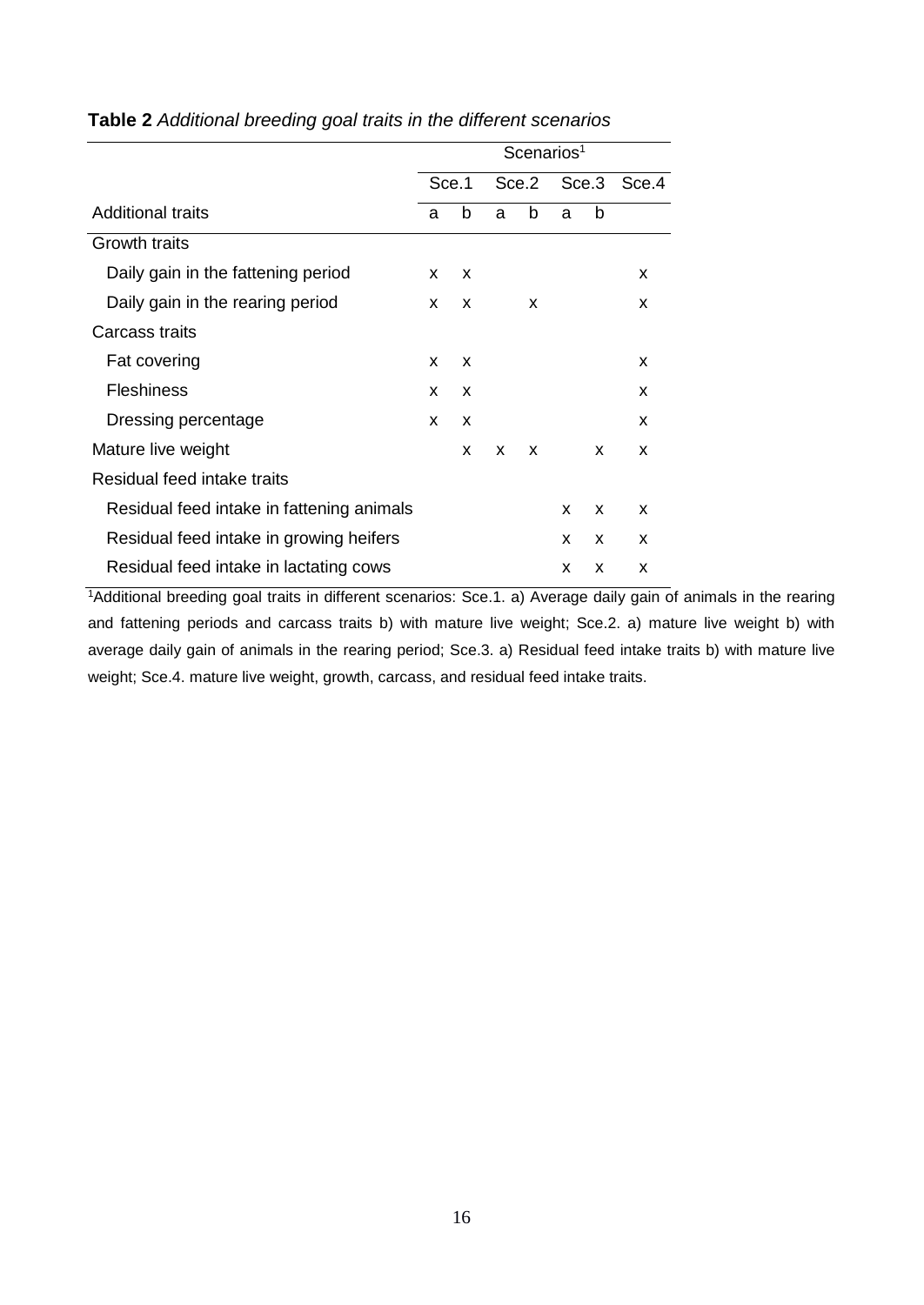**Table 3** *Main population, biological, and economic input parameters used for modeling breeding scheme* 

| Parameter                                                                 |           |
|---------------------------------------------------------------------------|-----------|
| Population parameters                                                     |           |
| Proportion cows inseminated with proven bulls                             | 0.5       |
| Proportion of cows inseminated with superior young bulls                  | 0.2       |
| Proportion of cows inseminated with young bulls                           | 0.3       |
| Proportion of bull dams inseminated with proven bulls                     | 0.6       |
| Proportion of bull dams inseminated with superior young bulls             | 0.4       |
| Number of cows in population                                              | 300 000.0 |
| Number of genotyped bull calves per year                                  | 2 000.0   |
| Number of young bulls tested per year                                     | 200.0     |
| Number of selected superior young bulls per year                          | 30.0      |
| Number of selected proven bulls per year                                  | 10.0      |
| <b>Biological parameters</b>                                              |           |
| Average calving interval (years)                                          | 1.2       |
| Losses of calves from birth to the end of rearing period (%)              | 7.0       |
| Calving percentage (%)                                                    | 90.0      |
| Survival rate of cows (%)                                                 | 75.0      |
| Survival rate of bulls (%)                                                | 95.0      |
| Use of young bulls (years)                                                | 0.3       |
| Use of superior young bulls (years)                                       | 0.5       |
| Use of proven bulls (years)                                               | 2.0       |
| Productive lifetime of cows (years)                                       | 3.0       |
| Generation interval for bull dams (years)                                 | 2.9       |
| Generation interval for cows (years)                                      | 3.8       |
| Economic parameters                                                       |           |
| Inspection of bull dams $(\epsilon$ /bull dam)                            | 5.0       |
| Inspection of genotyped calves (€/calf)                                   | 40.0      |
| Cost of genotyping $(E/\text{animal})$                                    | 80.0      |
| Cost of purchase bull calf $(E/calf)$                                     | 1800.0    |
| Cost of bull selected for semen production $(E/bull)$                     | 3 000.0   |
| Cost of feed and labor in the waiting period ( $\epsilon$ /bull and year) | 2 500.0   |
| Cost of measuring RFI in a performance test station $(E/bull)$            | 13.5      |
| Discounted rate for returns (%)                                           | 6.0       |
| Discounted rate for costs (%)                                             | 4.0       |
| Investment period (years)                                                 | 15.0      |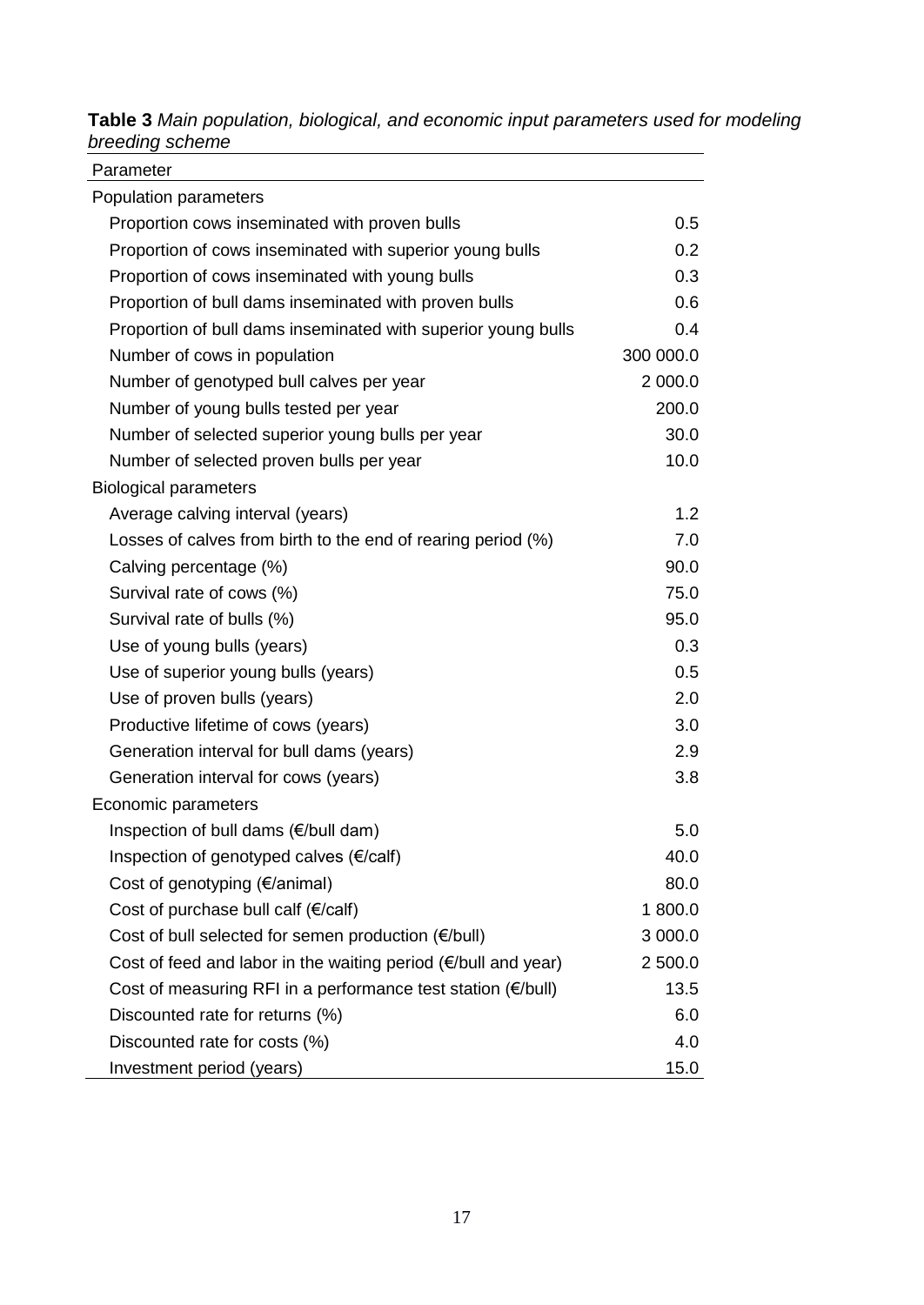**Table 4** *Annual genetic gain in traits for the scenarios to study the inclusion of mature live weight (LW), average daily gain in the rearing (ADG\_R) and fattening periods (ADG\_F), carcass, and residual feed intake (RFI) traits in the breeding goal (in genetic standard deviations x 100)*

|                                                 | Scenarios <sup>1</sup> |                   |                   |                   |                   |                   |                   |                   |
|-------------------------------------------------|------------------------|-------------------|-------------------|-------------------|-------------------|-------------------|-------------------|-------------------|
| <b>Traits</b>                                   | Reference              | Sce.1             |                   | Sce.2             |                   | Sce.3             |                   | Sce.4             |
|                                                 |                        | a                 | $\mathsf b$       | a                 | $\mathsf b$       | a                 | b                 |                   |
| 305-d milk yield                                | 34.8                   | 34.0              | 33.9              | 32.4              | 33.1              | 34.5              | 32.1              | 33.5              |
| Protein percentage                              | $-0.4a$                | 0.2               | 0.7               | $-0.1a$           | 0.3               | $-0.4a$           | $-0.1a$           | 0.6               |
| Fat percentage                                  | $-6.1a$                | $-5.1a$           | $-3.6a$           | $-4.2a$           | $-3.8a$           | $-6.1a$           | $-4.1a$           | $-3.6a$           |
| Somatic cell score                              | $-2.4$                 | $-2.3$            | $-1.8$            | $-2.1$            | $-2.1$            | $-2.3$            | $-2.1$            | $-1.8$            |
| Clinical mastitis incidence                     | 10.5 <sup>a</sup>      | 11.8 <sup>a</sup> | 10.2 <sup>a</sup> | 10.0 <sup>a</sup> | 10.9 <sup>a</sup> | 10.4 <sup>a</sup> | 9.9 <sup>a</sup>  | 10.1 <sup>a</sup> |
| Calving difficulty score                        | $-2.3$                 | $-2.1$            | $-1.7$            | $-2.3$            | $-2.3$            | $-2.3$            | $-2.2$            | $-1.7$            |
| <b>Stillbirth</b>                               | 1.5                    | 1.3               | 1.3               | 1.6               | 1.5               | 1.5               | 1.6               | 1.3               |
| Mortality in rearing                            | $-0.1$                 | $-0.1$            | $-0.1$            | $-0.1$            | $-0.1$            | $-0.1$            | $-0.1$            | $-0.1$            |
| Productive lifetime of cows                     | 11.9                   | 11.7              | 10.9              | 11.3              | 11.8              | 11.8              | 11.2              | 10.8              |
| Calving interval                                | 16.7 <sup>a</sup>      | 15.8 <sup>a</sup> | $15.4^{a}$        | 15.8 <sup>a</sup> | 16.2 <sup>a</sup> | 16.5 <sup>a</sup> | 15.6 <sup>a</sup> | 15.2 <sup>a</sup> |
| Interval from first AI to conception in heifers | 11.7 <sup>a</sup>      | 11.3 <sup>a</sup> | 10.8 <sup>a</sup> | 11.0 <sup>a</sup> | $11.5^a$          | 11.6 <sup>a</sup> | 10.9 <sup>a</sup> | 10.7 <sup>a</sup> |
| Birth weight                                    | 0.5                    | 3.3               | $-1.0a$           | $-3.7a$           | $-2.4^{\circ}$    | 0.5               | $-3.7a$           | $-1.0a$           |
| Mature live weight                              | 2.4 <sup>a</sup>       | 8.7 <sup>a</sup>  | 3.9 <sup>a</sup>  | $-11.0$           | $-7.5$            | 2.4 <sup>a</sup>  | $-10.9$           | 3.8 <sup>a</sup>  |
| Daily gain of calves in the rearing period      | 9.3                    | 17.4              | 5.9               | $-1.8a$           | 2.4               | 9.2               | $-1.8a$           | 5.8               |
| Daily gain of animals in the fattening period   | 5.8                    | 13.9              | 2.5               | $-5.1a$           | $-1.3a$           | 5.7               | $-5.1a$           | 2.4               |
| Fat covering                                    | 8.6 <sup>a</sup>       | 10.7 <sup>a</sup> | $13.4^{a}$        | 10.9 <sup>a</sup> | 11.0 <sup>a</sup> | 8.5 <sup>a</sup>  | 10.8 <sup>a</sup> | 13.2 <sup>a</sup> |
| <b>Fleshiness</b>                               | $-3.0$                 | $-6.5$            | $-3.7$            | $-0.3$            | $-1.6$            | $-3.0$            | $-0.3$            | $-3.7$            |
| Dressing percentage                             | 0.6                    | 2.8               | 2.9               | 0.6               | 0.6               | 0.6               | 0.6               | 2.9               |
| Residual feed intake in fattening animals       | 0.0                    | 0.0               | 0.0               | 0.0               | 0.0               | $-3.5$            | $-3.4$            | $-3.3$            |
| Residual feed intake in heifers                 | 0.0                    | 0.0               | 0.0               | 0.0               | 0.0               | $-3.8$            | $-3.7$            | $-3.6$            |
| Residual feed intake in lactating cows          | 0.0                    | 0.0               | 0.0               | 0.0               | 0.0               | $-4.0$            | $-3.8$            | $-3.7$            |

 $1$ Additional breeding goal traits in different scenarios: Sce.1. a) ADG\_R, ADG\_F, and carcass traits b) with LW; Sce.2. a) LW b) with ADG\_R; Sce.3. a) RFI traits b) with LW; Sce.4. LW, growth, carcass, and RFI traits.

aGenetic gains are in the undesired direction with given economic values (e.g. increasing birth weight is favorable from an economic point of view when not taking into account non-economic aspects).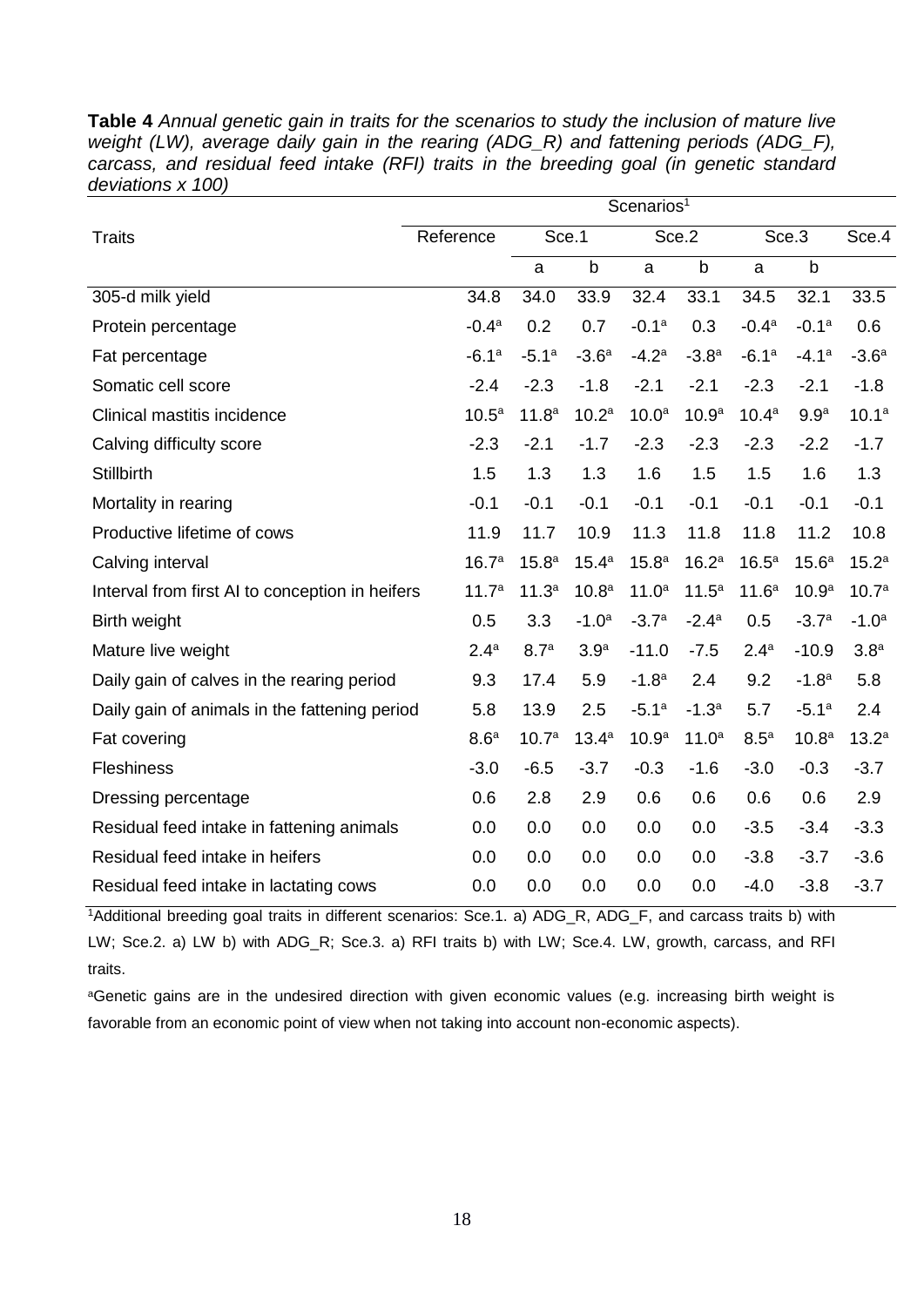|           | Scenario <sup>1, 2</sup> AMGG, $\in$ (% <sup>3</sup> ) | DP, € $(\frac{9}{3})$ | DMGG, $€$  |            |         |         |         |            |
|-----------|--------------------------------------------------------|-----------------------|------------|------------|---------|---------|---------|------------|
|           |                                                        |                       | Production | Functional | LW      | Growth  | Carcass | <b>RFI</b> |
| Reference | 64.2 (100.0)                                           | 345.3 (100.0)         | 372.5      | $-30.2$    | $-7.9$  | 21.3    | $-0.4$  | 0.0        |
| Sce.1a    | $63.1(-1.8)$                                           | $348.2 (+0.8)$        | 357.7      | $-30.3$    | $-29.3$ | 56.9    | 3.3     | 0.0        |
| Sce.1b    | $66.5 (+3.6)$                                          | $358.1 (+3.7)$        | 371.6      | $-30.1$    | $-1.1$  | 25.5    | 2.3     | 0.0        |
| Sce.2a    | $64.0(-0.5)$                                           | $334.7(-3.1)$         | 349.7      | $-28.6$    | 35.5    | $-10.3$ | $-1.6$  | 0.0        |
| Sce.2b    | $65.1 (+1.3)$                                          | $344.9(-0.1)$         | 364.2      | $-30.7$    | 17.7    | 5.0     | $-1.2$  | 0.0        |
| Sce.3a    | $64.9 (+1.1)$                                          | $350.1 (+1.4)$        | 366.5      | $-29.7$    | $-7.8$  | 21.1    | $-0.5$  | 10.9       |
| Sce.3b    | $64.6 (+0.6)$                                          | $339.7(-1.6)$         | 344.4      | $-28.1$    | 35.0    | $-10.1$ | $-1.6$  | 10.5       |
| Sce.4     | $67.2 (+4.6)$                                          | $362.8 (+5.1)$        | 366.5      | $-29.7$    | $-1.1$  | 25.2    | 2.3     | 10.1       |
| Sce.5     | $52.1 (-22.4)$                                         | 279.8 (-22.9)         | 278.1      | $-32.7$    | 2.5     | 26.1    | 3.2     | 12.9       |
| Sce.6     | $65.1(-3.2)$                                           | $351.2(-3.2)$         | 340.6      | $-28.0$    | 3.5     | 26.9    | 2.3     | 16.4       |

**Table 5** *Undiscounted annual monetary genetic gain per cow (AMGG), discounted profit per cow for the investment period (DP), and discounted monetary genetic gain for the sets of traits per cow for the investment period (DMGG) in the different scenarios*

<sup>1</sup>Additional breeding goal traits in different scenarios: Sce.1. a) Average daily gain of animals in the rearing and fattening periods and carcass traits b) with mature live weight (LW); Sce.2. a) LW b) with average daily gain of calves in the rearing period; Sce.3. a) Residual feed intake (RFI) traits b) with LW; Sce.4. LW, growth, carcass, and RFI traits.

<sup>2</sup>Sensitivity scenarios: Sce.5. The used economic values derived with the declined milk price; Sce.6. The used economic values derived with the increased feed price.

3Scenarios from 1 to 4 compared with the reference scenario; scenarios 5 and 6 compared with scenario 4.